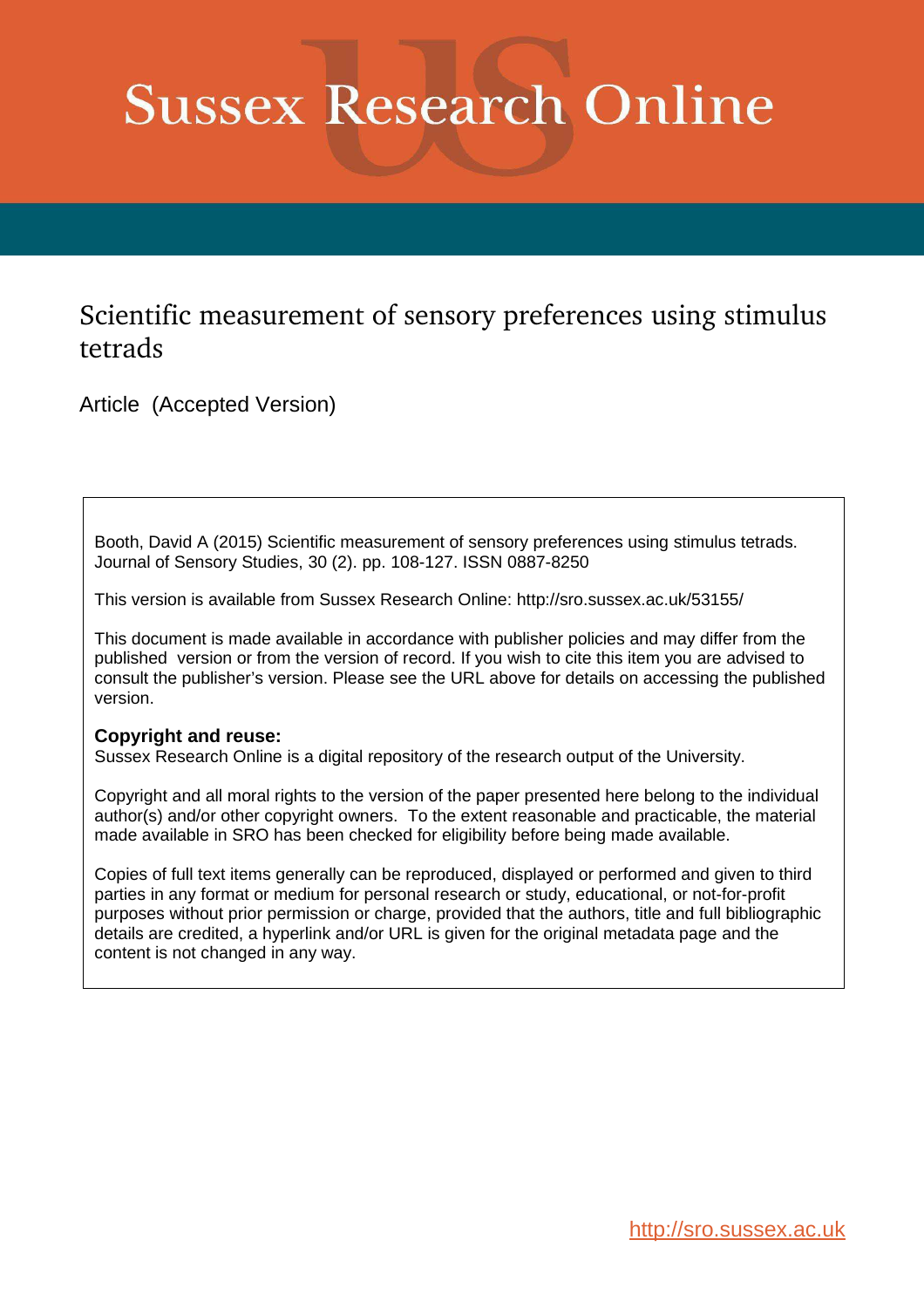Author's manuscript © David A. Booth, University of Birmingham UK, December 2014

Journal of Sensory Studies accepted for publication on 2 March 2012

Running title: SENSORY PREFERENCE TETRADS

## SCIENTIFIC MEASUREMENT OF SENSORY PREFERENCES USING **STIMULUS TETRADS**

#### DAVID A. BOOTH $<sup>1</sup>$ </sup>

Food Quality Research Group, School of Psychology, College of Life and Environmental Sciences, University of Birmingham, Edgbaston, Birmingham, B15 2TT, U.K.

<sup>1</sup>Corresponding author. EMAIL: D.A.Booth at Bham.ac.UK and D.A.Booth at sussex.ac.uk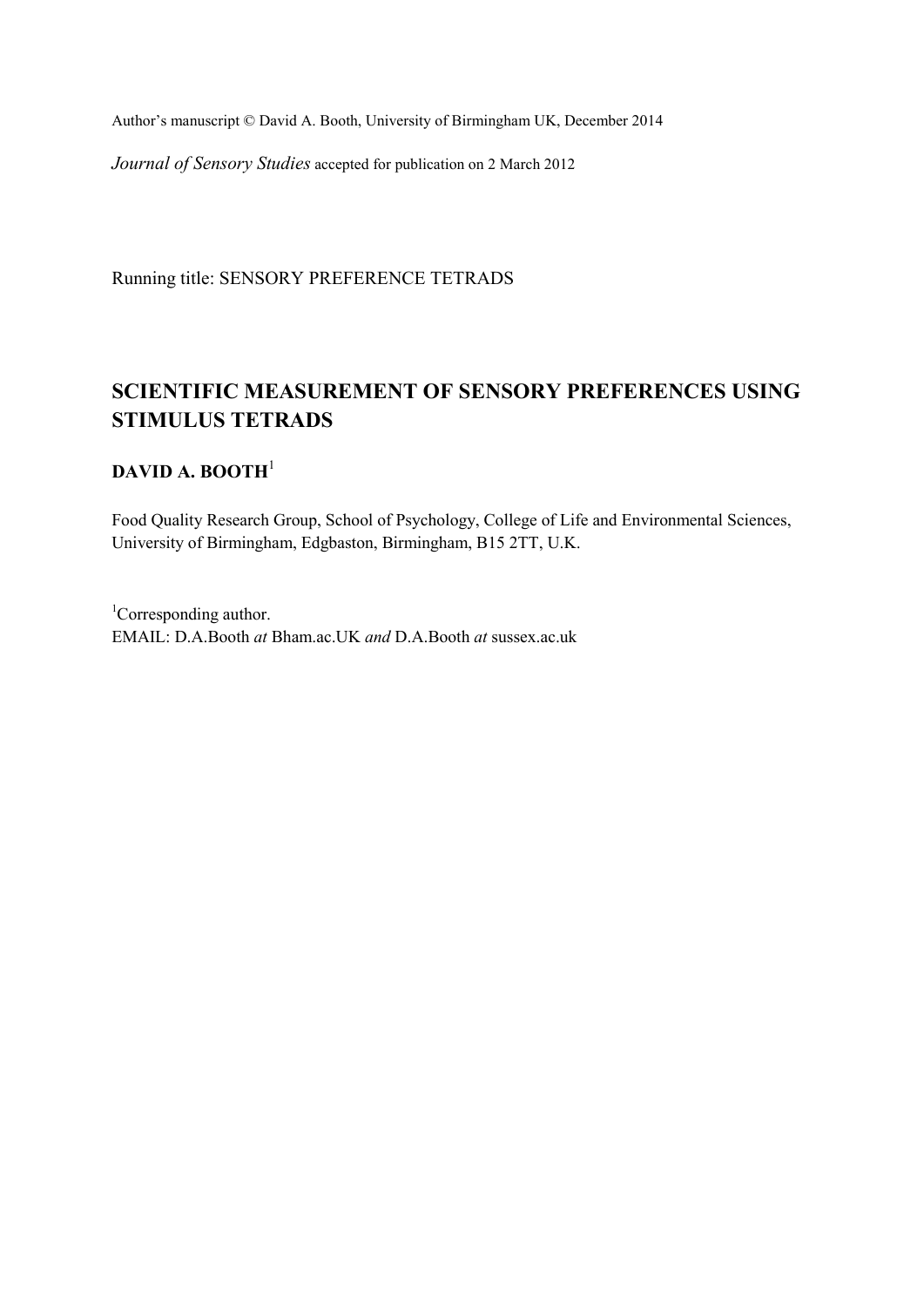#### **ABSTRACT** <151 words

Impact.

 $\overline{5}$ 

This paper provides the evidence base to construct a professional standard for discriminative scaling of taints and optima. The measurement of suboptimal sensed characteristics of a product has logical and empirical requirements that specify a single overall rating of each sample in a tetrad. Those four pairs of response/stimulus data determine the discrimination distance of each sample from the comparison in memory used by the assessor, together with the position of that standard on the straight line specified by the two stimulus levels in the tetrad. The rating's reference anchor can be the match to a familiar version of the product or the personally most preferred level. Each sample can be assessed again for sensory and/or conceptual attributes, using vocabulary learnt in life or by sensory training. Those data give the ideal or matching value of that verbal category, and the individual's tolerance of deviations from that value  $148$  words

#### **PRACTICAL APPLICATIONS** <151 words

This paper is solely concerned with the practical use of difference tests to measure sensory taints and, by extension, to carry out to sensory optimisation with considerable economy. Individual consumers' discriminatively scaled ideal or matching points can be aggregated across a purpose selected panel to give profiles of estimated market response to sensory intensities, concept impacts, and/or product constituent levels, depending on the data collected. This scientifically fundamental approach to practical issues faced by sensory studies gives objective results that are specific, precise and directly relevant to the detection and identification of taints and the optimisation of formulations for the market or the segment sampled by selected panel. 108 words

**Keywords** up to  $6$ Sensory Preferences. Taint Measurement. Optimisation. Sensory Characterisation. Sensory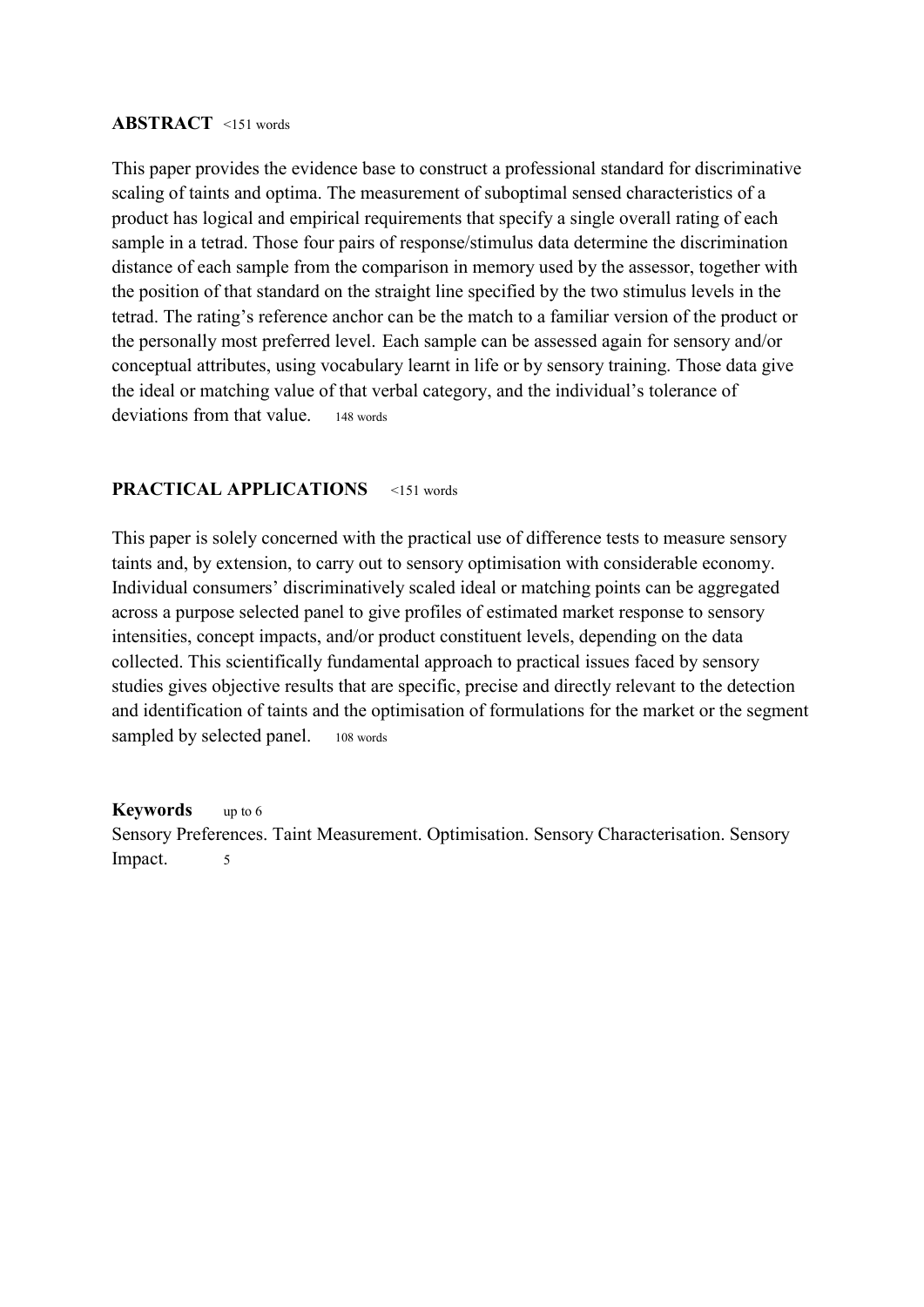#### $\overline{2}$ This paper provides the theory and evidence that could form the basis for a new sensory  $\overline{3}$ standard to measure differences between food products or other familiar materials. Instead of  $\overline{4}$ the usual statistical models of grouped data, this approach provides scientific measurements 5  $6\overline{6}$ of the performance achieved by each practised user of a material, at no extra cost of time or formulations. During sensory testing, as in life, the individual assessor discriminates between  $\overline{7}$ each product sample and a reference in memory of that product's past uses. These disparities 8 between test samples and the familiar or ideal version can be measured by ratings of 9 preference or choice, with or without additional ratings using sensory vocabulary. That 10 refutes the continuing supposition that behavioural responses must be gathered separately  $11$ from descriptive analyses. The precision and immediate business relevance of these 12 measurements has been shown many times since the 1980s, as cited at relevant points in this 13 14 practical exposition. 15 16 **Discrimination Tetrads** 17 18 How well an individual assessor distinguishes between levels of a sensed factor can be calculated from one rating of sensory strength and/or preference for each of the four blind 19 samples of a 'tetrad', i.e. duplicates of the two differently sourced materials. These four pairs 20 of data provide three distinct measurements: (i) that assessor's discriminative acuity for the 21 sensed overall difference between the materials, traditionally called the 'just-noticeable 22 difference' or, more objectively, the Weber fraction or half-discriminated disparity; (ii) the 23 optimum level of the tested constituent(s), whether a normal part of the familiar product or a  $24$ tainting foreign compound (or mixture); (iii) the size of the sensed overall difference between 25 the two materials in units of discriminative performance. In the case of preference ratings, 26 27 this third measure is the assessor's behavioral tolerance of that deviation from optimum. 28 29 Those estimates can be made more precise by rating the four samples for a second time in the same session, if there is no satiation. The later part of the test session can include sensory 30 concepts, specified in panel-trained vocabulary or, more sensitively, in free choice of 31 terminology learned in life (Williams and Arnold 1985, Booth 2014). The same principles 32 apply to non-sensory conceptual factors in preference, whether symbolised on the test sample 33 (Booth and Freeman 1993, 2014) or brought to the unlabeled sample by the assessor (e.g., 34 Chechlacz and others 2009; cp. Thomson and Crocker 2014). 35 36 Logical requirements for identifying a sensory or conceptual factor in preference are 37 described first below. Then the paper summarises empirical constraints from psychological 38 theory on the measurement of sensory impact on preference. This approach is briefly 39 compared with established procedures and outcomes of difference tests. Examples are given 40 of the treatment of raw data that yields the objective sensed distance between the two 41 materials and a distribution across the panel of the discriminative performance by each 42 individual. If the panel represents users of the product, that aggregate is a direct estimate of 43 44 responses from the market to the variants tested in a simulation of the use situation.

**INTRODUCTION** 

 $\mathbf{1}$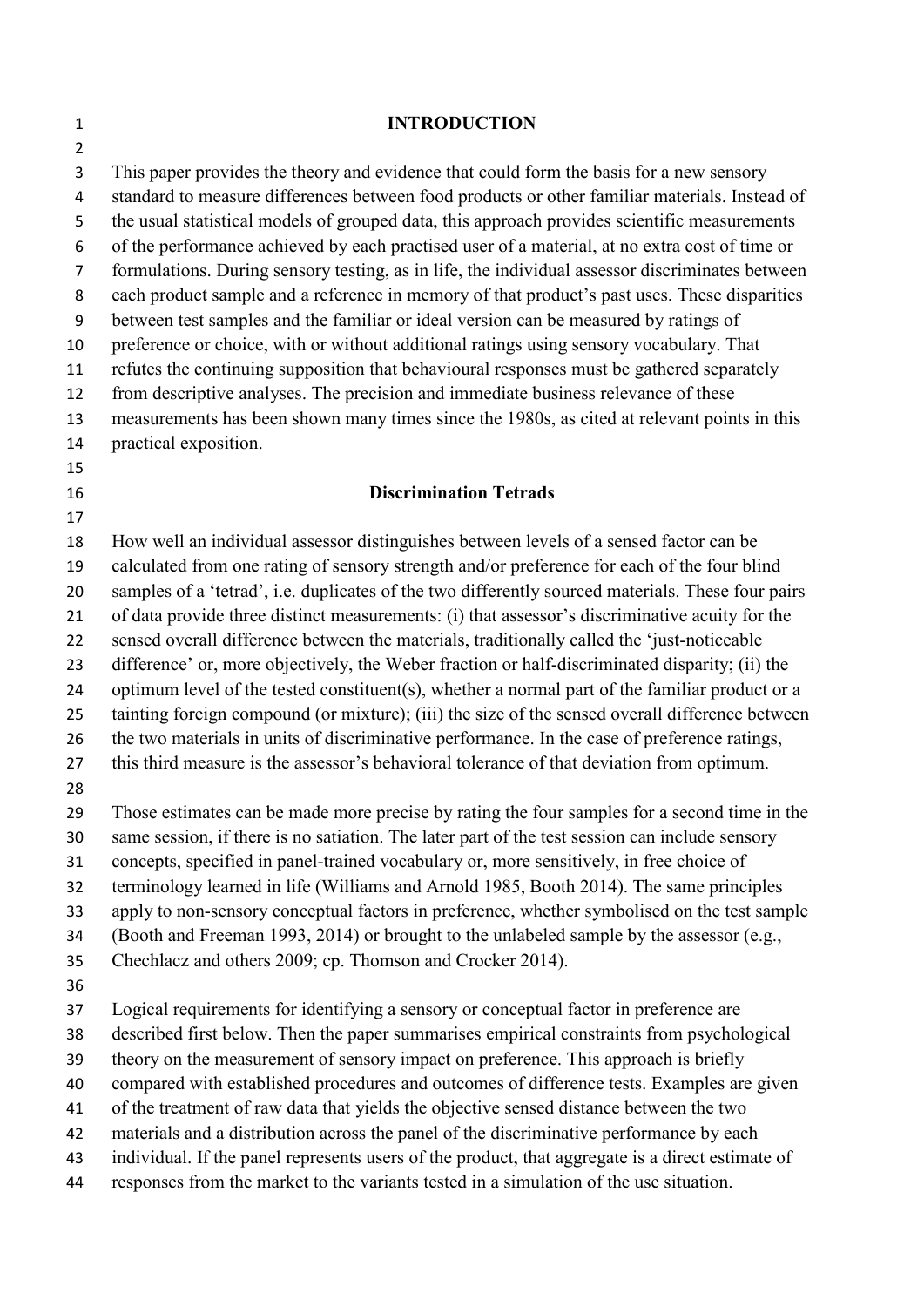| 45             |                                                                                                                                                                                                                                                                                                    |
|----------------|----------------------------------------------------------------------------------------------------------------------------------------------------------------------------------------------------------------------------------------------------------------------------------------------------|
| 46             |                                                                                                                                                                                                                                                                                                    |
| 47             | <b>LOGIC OF CAUSATION</b>                                                                                                                                                                                                                                                                          |
| 48             |                                                                                                                                                                                                                                                                                                    |
| 49<br>50<br>51 | Measurement of a causal process such as the influence of a sensory (or conceptual) factor on<br>acceptance of a product has three necessities of logic, ahead of any specifically scientific or<br>statistical issues. 1. Variations in the factor under investigation must not be confounded with |
| 52             | variations in other potential influences on preference. 2. At least two levels of the                                                                                                                                                                                                              |
| 53<br>54       | hypothesised factor must be tested. 3. The sensory effect on acceptance must be observed, not<br>just experienced subjectively.                                                                                                                                                                    |
| 55             |                                                                                                                                                                                                                                                                                                    |
| 56             | These three pre-conditions for successful measurement of any mechanism may seem obvious.                                                                                                                                                                                                           |
| 57<br>58       | Nevertheless they are commonly breached in sensory studies.                                                                                                                                                                                                                                        |
| 59             | The three requirements were met in an interlaboratory study of sensory influences on                                                                                                                                                                                                               |
| 60             | preferences among brands of milk chocolate popular in the UK (Conner, Booth and Haddon                                                                                                                                                                                                             |
| 61             | 1987). Each consumer provided sensory descriptors for the first two or three samples with                                                                                                                                                                                                          |
| 62             | brand identification removed. All the brands were then rated blind for sensory intensity                                                                                                                                                                                                           |
| 63             | relative to the personally most preferred level (ideal point) using the panelist's own                                                                                                                                                                                                             |
| 64             | vocabulary. Mean unfolded sensory scores from the panel of consumers served as surrogates                                                                                                                                                                                                          |
| 65             | for the sucrose, milk powder and cocoa butter contents that varied in proportions among the                                                                                                                                                                                                        |
| 66             | seven brands (e.g. Figure 3 in Booth 1988b). Multiple regression from folded sensory scores                                                                                                                                                                                                        |
| 67<br>68       | onto overall preferences within each panelist characterised four distinct sensory segments.<br>The modal preference ranks collected by the study leader were attributable to a minority                                                                                                            |
| 69             | segment in our panel being in the majority in the leader's panel. Statistically more elaborate                                                                                                                                                                                                     |
| 70             | approaches by other laboratories were unable to account for the leader's observations.                                                                                                                                                                                                             |
| 71             |                                                                                                                                                                                                                                                                                                    |
| 72             | <b>Unconfounded Influences</b>                                                                                                                                                                                                                                                                     |
| 73             |                                                                                                                                                                                                                                                                                                    |
| 74             | Orthogonal rotation of the sensory responses was sufficient to establish a degree of                                                                                                                                                                                                               |
| 75             | independent variation of constituents across the brands tested (logic 1). Note that in this case                                                                                                                                                                                                   |
| 76             | there was no need to prepare any experimental variants because there were sufficiently low                                                                                                                                                                                                         |
| 77             | correlations between products on the market.                                                                                                                                                                                                                                                       |
| 78             |                                                                                                                                                                                                                                                                                                    |
| 79             | The effects of two putative causes cannot be distinguished unless the variations in those                                                                                                                                                                                                          |
| 80             | factors are minimally correlated. Complete confounding makes it logically impossible to pick                                                                                                                                                                                                       |
| 81             | out the effects of one factor from the other. In practice, a modest correlation between the                                                                                                                                                                                                        |
| 82             | levels of two influences may not prevent separation of their effects on preference or                                                                                                                                                                                                              |
| 83             | familiarity (Booth and others 2003). Even when $r = 0.7$ , half the variance remains available                                                                                                                                                                                                     |
| 84<br>85       | for distinguishing between the effects.                                                                                                                                                                                                                                                            |
| 86             | Two-dimensional plots of sensory profiling vocabulary from principal components analysis,                                                                                                                                                                                                          |
| 87             | multidimensional scaling of preferences, and other approaches, often show two or more                                                                                                                                                                                                              |
| 88             | descriptors on or close to the same vector. Such confounding is readily avoided by classic                                                                                                                                                                                                         |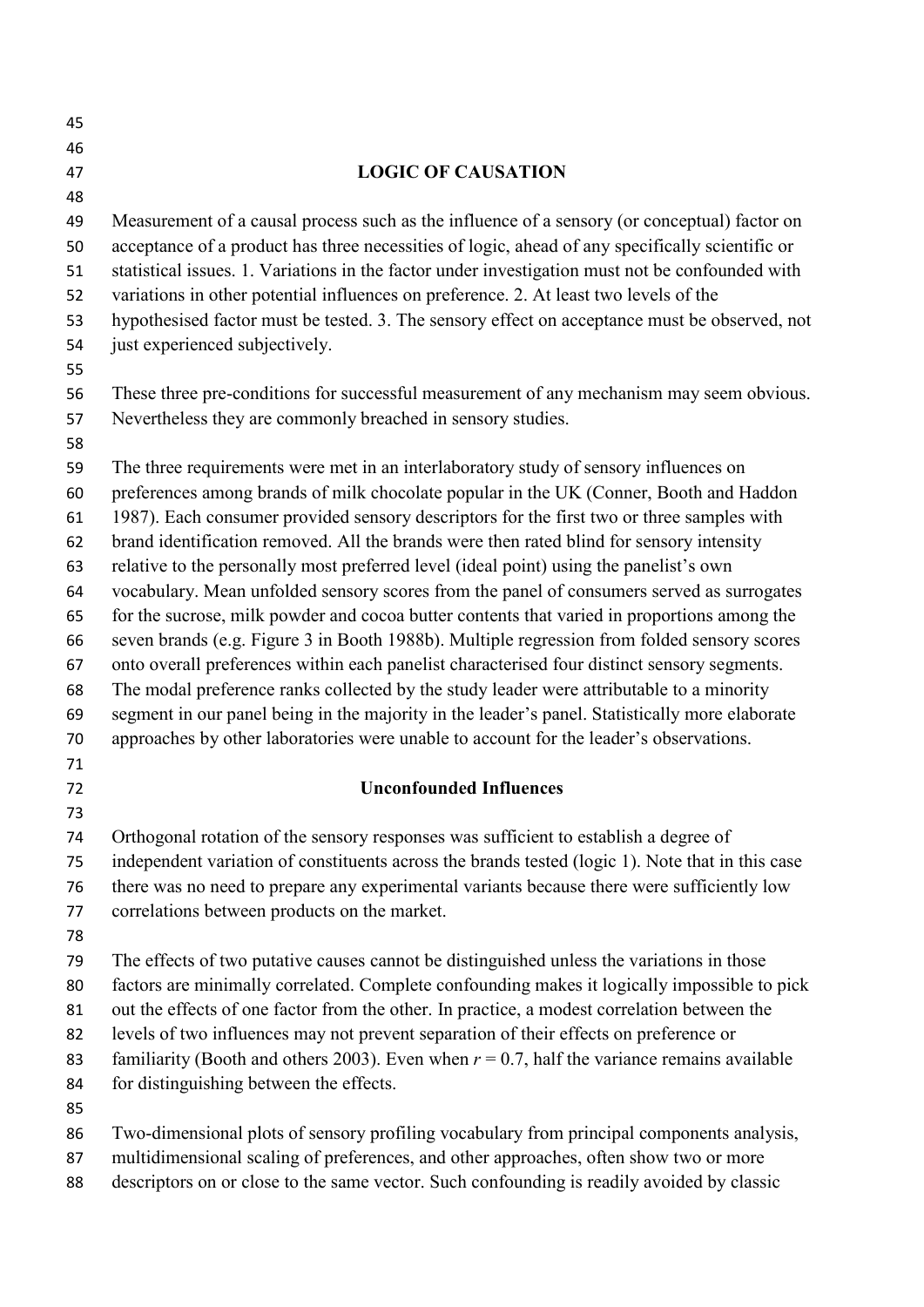| 89         | statistical procedures for data-reduction, namely orthogonal factor analysis followed by linear                                                                                 |
|------------|---------------------------------------------------------------------------------------------------------------------------------------------------------------------------------|
| 90         | combination of the variance in identified factors using multiple regression. At the group                                                                                       |
| 91         | level, multivariate analysis of variance achieves the same disconfounding in a single step.                                                                                     |
| 92         | However, the two-step approach can be applied individual by individual.                                                                                                         |
| 93         |                                                                                                                                                                                 |
| 94         | <b>Two Levels</b>                                                                                                                                                               |
| 95         |                                                                                                                                                                                 |
| 96         | The factor analysis also demonstrated that there were at least two levels of each sensory                                                                                       |
| 97         | component (logic 2). Nevertheless, just two levels of a putative factor are sufficient to                                                                                       |
| 98         | measure the strength of that influence. Furthermore, least squares regression can be                                                                                            |
| 99         | calculated from as few as three observations, e.g., a rating of each sample in the odd-one-out                                                                                  |
| 100        | stimulus design used in the triangle test. At one of the two levels, however, such a triad                                                                                      |
| 101        | provides no basis for an estimate of the variance in responses. Hence a tetrad of samples is                                                                                    |
| 102        | preferable, purely from the logic of replication.                                                                                                                               |
| 103        |                                                                                                                                                                                 |
| 104        | Regression through the observed response/stimulus pairs provides an estimate of the                                                                                             |
| 105        | discriminative acuity of an individual assessor's or a whole panel's sensory judgments                                                                                          |
| 106        | (Torgerson 1958). The finer the acuity, the stronger is the influence of that stimulus on the                                                                                   |
| 107        | response. How finely the response discriminates between levels of the stimulus is simply the                                                                                    |
| 108        | mathematical inverse of the causal power of the stimulus over the response.                                                                                                     |
| 109        |                                                                                                                                                                                 |
| 110        | The Size of the Difference                                                                                                                                                      |
| 111        |                                                                                                                                                                                 |
| 112        | When observed in different responses to different stimuli (logic 3), the sensed amount of the                                                                                   |
| 113<br>114 | disparity between samples of two materials is a matter of fact about human achievement.<br>Logically, therefore, a measurement of a physical or chemical difference between the |
| 115        | materials is not sufficient. Neither is a difference merely between the assessors' quantitative                                                                                 |
| 116        | responses to the samples. The size of a sensory difference is a parameter of the causal relation                                                                                |
| 117        | within the assessor's mind between the socially meaningful response quantities and the                                                                                          |
| 118        | physicochemical stimulus quantities. The scientific issue for a difference test is how to                                                                                       |
| 119        | measure the power of the impact of a sensed difference on a person's performance on the pair                                                                                    |
| 120        | of materials.                                                                                                                                                                   |
| 121        |                                                                                                                                                                                 |
| 122        | The discrimination may be achieved in conceptual terms or by action. That is to say, the                                                                                        |
| 123        | response can be either judgments of the intensity of a verbally labelled sensory characteristic,                                                                                |
| 124        | or quantitative expressions of the disposition to accept the sample for a particular use. Both                                                                                  |
| 125        | were obtained for the chocolates in the interlaboratory tests (above).                                                                                                          |
| 126        |                                                                                                                                                                                 |
| 127        | The size of a sensed difference between materials should not be confused with the reliability                                                                                   |
| 128        | of an estimate of the size of that difference. Other things being equal, it is the precision of a                                                                               |
| 129        | measure, not its numerical value, which increases with the number of samples measured.                                                                                          |
| 130        | Hence an assessor's discriminative acuity does not necessarily improve when the same                                                                                            |
| 131        | testing procedure is moved from a triad to a tetrad of samples. The greater measurement                                                                                         |
|            |                                                                                                                                                                                 |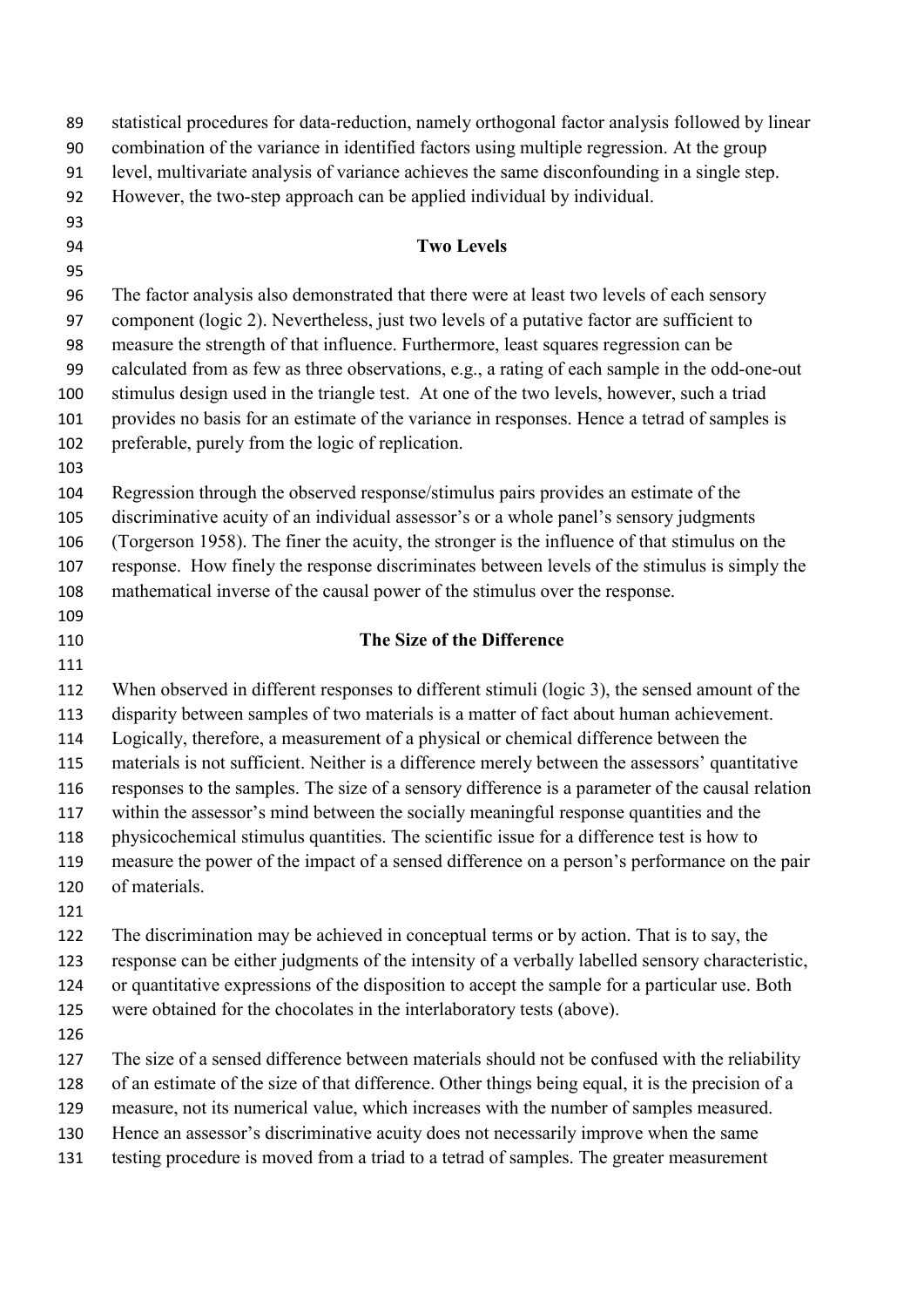| 132<br>133 | power of tetrads than triads is a logical implication from the amounts of data, not a factual<br>issue about the sensory difference being tested for. |
|------------|-------------------------------------------------------------------------------------------------------------------------------------------------------|
| 134        |                                                                                                                                                       |
| 135        | The basic statistical measure of the reliability of an effect is the proportion of variance                                                           |
| 136        | accounted for, as in the square of a regression coefficient or of the partial eta from ANOVA.                                                         |
| 137        | The reliability of a particular estimate should be determined from its confidence limits in the                                                       |
| 138        | units of measurement, not from a low probability that the true estimate is zero (MacRae                                                               |
| 139        | 1995). The number of panellists needed to get a $P$ value less than the conventional 5% is not                                                        |
| 140        | a measure of how widely two materials are perceived to differ, nor of the importance of the                                                           |
| 141        | effect of any difference on the activities of the material's users. The size of a difference and                                                      |
| 142        | its behavioral significance are psychological measurements -- of each assessor too, not of the                                                        |
| 143        | panel in the first instance.                                                                                                                          |
| 144        |                                                                                                                                                       |
| 145        | <b>Sequence of Test Samples</b>                                                                                                                       |
| 146        |                                                                                                                                                       |
| 147        | A major concern about any measurement of the performance of an adapting system, such as a                                                             |
| 148        | human mind, is an effect of an earlier procedure on performance at a later repetition. Indeed,                                                        |
| 149        | it is conceivable that the sheer passage of time could affect the measurement operation or the                                                        |
| 150        | performance characteristics of the system itself.                                                                                                     |
| 151        |                                                                                                                                                       |
| 152        | Any such biases from the passage of time, repeated presentations, or the sequencing of the                                                            |
| 153        | two types of sample (A and B), may largely be balanced out across a panel by pseudo-                                                                  |
| 154        | random assignments of the sequences ABBA and BAAB. Either sequence also counters most                                                                 |
| 155        | such biases within the individual. Hence sessions of monadic tests of stimulus tetrads are best                                                       |
| 156        | carried out in these counterbalanced sequences. If a full examination of time or sequence                                                             |
| 157        | effects in tetrads is required, then the contrast between ABAB and BABA should be included                                                            |
| 158        | in addition.                                                                                                                                          |
| 159        |                                                                                                                                                       |
| 160        |                                                                                                                                                       |
| 161        | REQUIREMENTS FROM EMPIRICAL THEORY                                                                                                                    |
| 162        |                                                                                                                                                       |
| 163        | <b>Weber's Fraction</b>                                                                                                                               |
| 164        |                                                                                                                                                       |
| 165        | The most fundamental general principle of the sensing of differences between materials was                                                            |
| 166        | discovered by E.H. Weber in the early 1840s (Ross and Murray 1996). Weber himself                                                                     |
| 167        | (1834/1996) and many others subsequently showed that the principle applied across sensory                                                             |
| 168        | modalities. When the stimulation is moderate, the minimum detected disparity between two                                                              |
| 169        | levels of a stimulus is a constant fraction of the physical measure of those stimuli. In other                                                        |
| 170        | words, discrimination in such a range is achieved at a constant ratio of physical units, which                                                        |
| 171        | is a constant interval in a logarithmic conversion. That is to say, the logarithm of the physical                                                     |
| 172        | quantity of a tested stimulus plotted against the quantitative value of the response to each of                                                       |
| 173        | those stimuli forms a straight line (Fechner 1860/1966).                                                                                              |
| 174        |                                                                                                                                                       |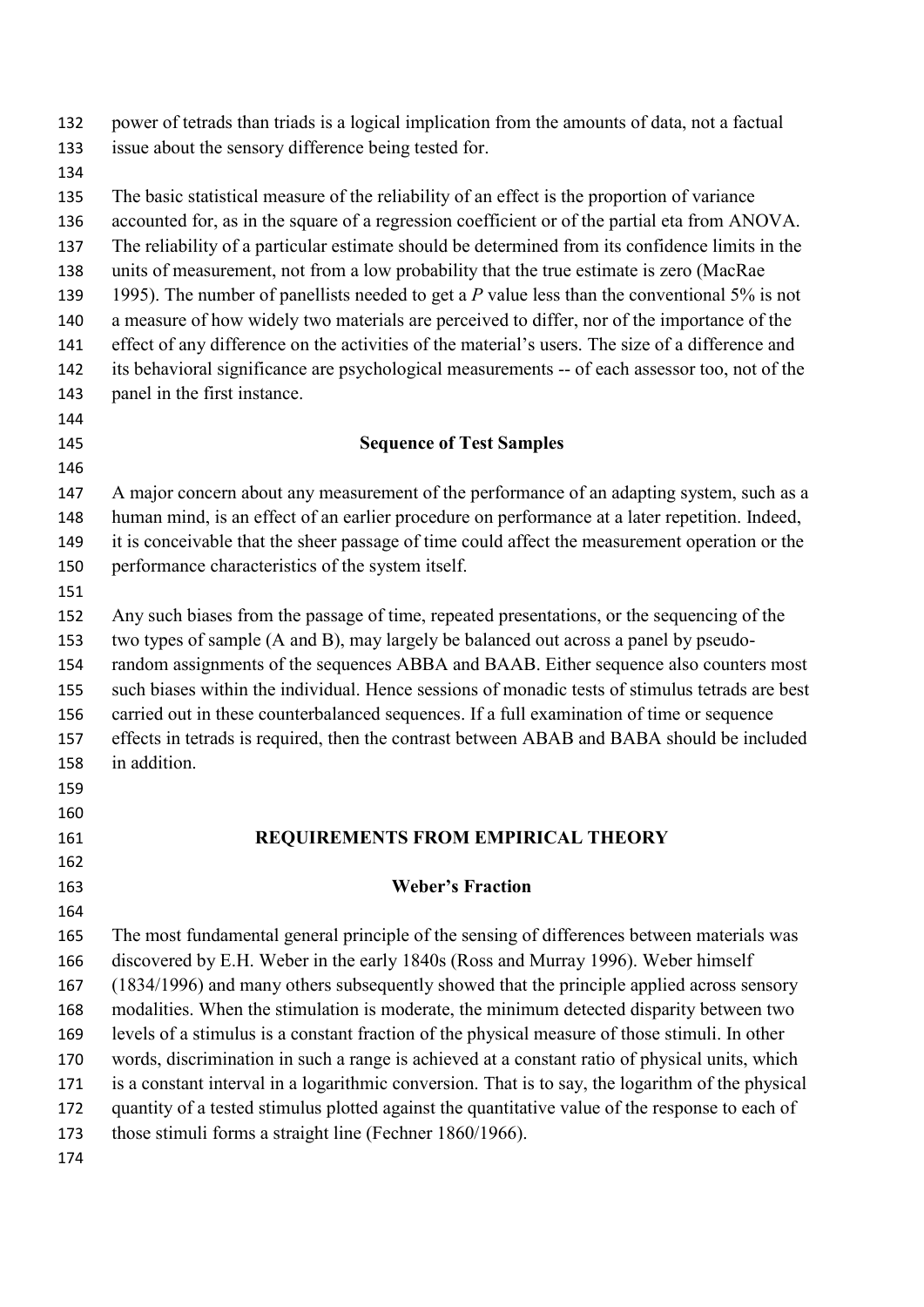Unfortunately, Fechner ignored a major feature of Weber's evidence. That neglect was 175 perpetuated by some subsequent theorists of mental scaling, such as Thurstone (1927) and 176 Stevens (1961). The Weber fraction increases at both low and high levels of stimulation (as 177 shown in textbook presentations of typical findings). That is, the semi-logarithmic plot of 178 179 observed responses to presented physical stimuli is a straight line in the middle but bends 180 over at the extremes: the slope steadily decreases towards either undetectably low levels or receptor-saturating high levels. In terms of the assessor's performance, the response becomes 181 less and less sensitive to disparities in strength of stimulation. 182 183 Hence Fechner was wrong to extend the linear semi-logarithmic function to the zero 184 response. To obtain linearity of responding, the physical stimulus levels must remain with the 185 region of constancy of Weber's fraction. The proper way to accommodate the facts is to 186 construct an empirical theory that places the zero point of the semi-logarithmic plot 187 somewhere in that medium range of stimulation. The present approach is to use the familiar 188 or most preferred level as the zero, and also as the primary anchor on the layout for making a 189 response to each sample. As a result, this approach both measures the basic mechanisms of 190 191 sensory appreciation and also provides exact answers to practical questions about failures of 192 products to match familiar or ideal formulations. 193 It should be noted that this use of the observed facts has nothing to do with any version of the 194 Weber-Fechner "Law", which was intended to link the consciousness of sensations to the 195 material universe. How an assessor manages to keep the Weber fraction constant is a 196 scientific issue that can only be resolved with more evidence than only one varied stimulus 197 and one quantitative response (Booth and Freeman 1993). 198 199 The Constant Comparison in Memory 200 201 Another neglected aspect of a range-limited Weber-Fechner graph implies exactly where its 202 zero point is. Each plotted stimulus value has its own response value. The graph does not 203 include any response specific to a constant second stimulus presented alongside. Indeed, the 204 equation for the linear region of the semilogarithmic plot specifies by itself a level which is 205 not physically presented but by which each test stimulus sample was evaluated when the 206 response was generated. This implicit standard is traditionally known as the point of equality 207 (Torgerson 1958). There is no need for judgments relative to a comparison stimulus, as in 208 Weber's original experiments, Thurstone's procedures for comparing each test sample with a 209 standard sample, and Stevens's use of a modulus sample as one anchor for numerical ratings 210 of test stimuli. Monadic judgments can and should be elicited and plotted. 211 212 213 The stimulus level in the implicit comparison standard is not necessarily the same as the level in any presented standard. The point of equality calculated from the data is a physical level 214 held in long-term memory and brought by the assessor to the judgment on each test sample. 215 Such previously learned personal standards, adapted if necessary to the experimental stimuli, 216 provide more precise results than the conventional external standards (e.g., Morgan and 217 218 others 2000, Nachmias 2006). If the test samples and testing situation are too artificial to be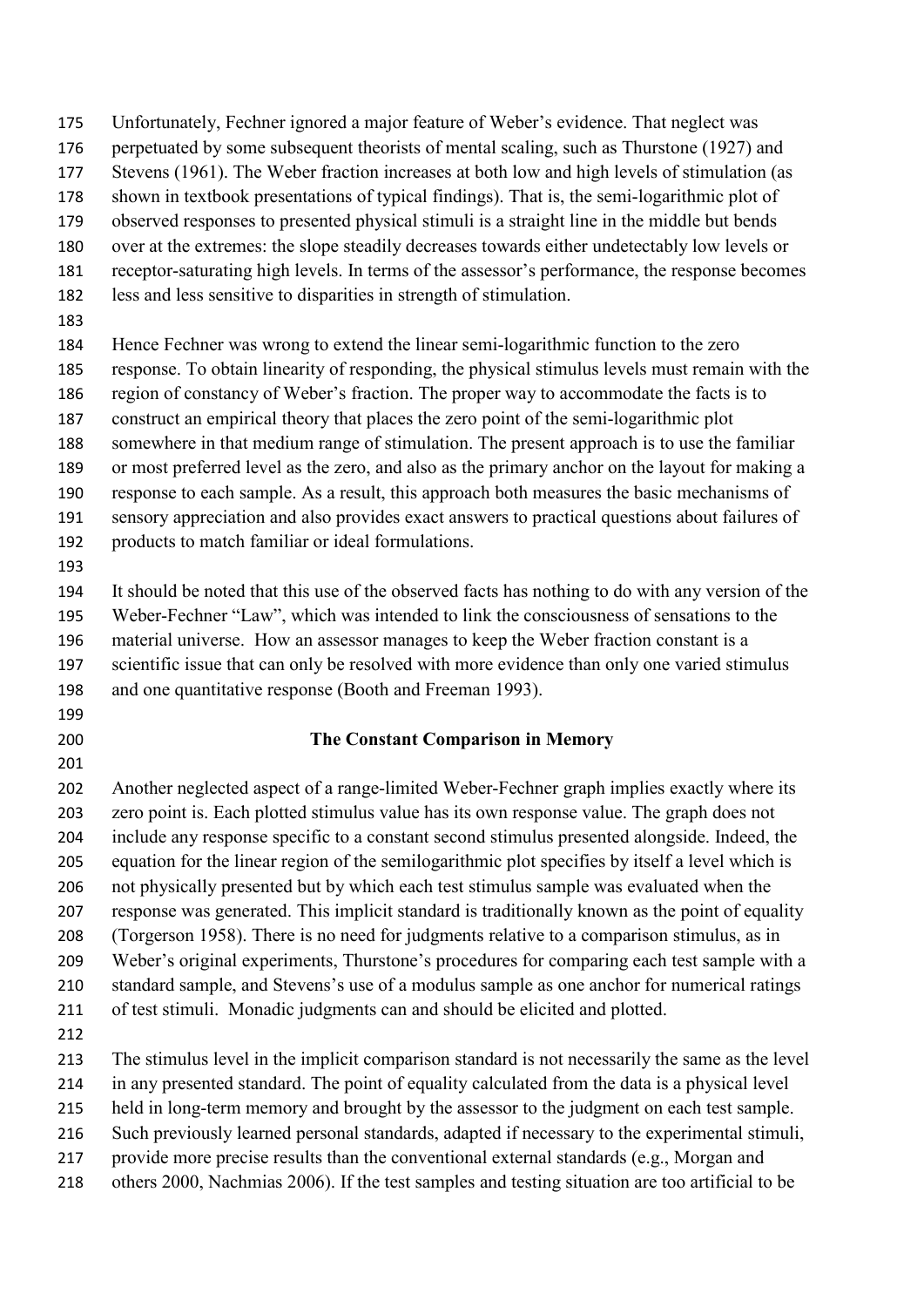comparable with any previous experience, then an internal standard is constructed from the 219 initial test samples (Stewart and others 2005). 220

221

The point of equality to the most relevant familiar level is the zero point that Fechner and his 222 223 followers should have used. This personal and contextualised ('situated') norm in memory 224 should replace Thurstone's standard of comparison and Stevens's modulus in sensory studies. Assessment needs to be monadic -- presenting samples one at a time and eliciting a norm-225 relative response to each sample by itself. Indeed, when samples are presented in dyads, each 226 stimulus is automatically compared with the norm in memory; then those two disparities from 227 norm have to be compared in short-term memory in order to construct a comparative 228 response to the dyad. Direct judgment of each sample relative to a learned norm is likely to 229 be both more accurate and also easier to carry out. 230 231 These judgments of the quantity of stimulation can be directed to the particular standard that 232 is of interest to the investigator within the situation that is simulated by the testing 233 procedures. If perception of a familiar brand is to be compared with personal preference, then 234 235 two responses can be elicited, one anchored on the name of the branded product and the other on the concept of the ideal. 236 237 In accordance with this theory, the rating of each sample, *i.e.* monadic testing, was introduced 238 for both or either the degree of preference (strength of disposition to accept) and/or the 239 strength of stimulation (Booth 1988a, Booth and others 1983, Conner and others 1986). New 240 analyses of the earliest data of this sort (Booth and others 1983) are used here to illustrate 241 discriminative difference measurement using tetrads (and triads) of stimulus samples. 242 243 244 TASK INSTRUCTIONS AND RATING FORMATS 245 246 Laboratory investigators attempt to constrain human participants to particular tasks by verbal 247 communication, oral and/or written. In sensory tests, the assessor is asked to use a specified 248 procedure to examine each sample, or dyad or larger set of samples, and to make responses in 249 a particular way. Obviously the instructions, stimulus presentations and response layouts 250 should be self-consistent and clearly so. What may be less obvious is that all of this should 251 also be consistent with scientific theory of human performance in situations like those of the 252 test. The feasibility of statistical analysis of the data is insufficient. 253 254 **Scales, Scales and Scales** 255 256 257 The term 'scale' has been given three radically different meanings in areas relating to applied sensory research (Booth 2009). First, the objective psychological scale of mental 258 performance is the linear relationship achieved between response values and stimulus values. 259 Second, the axes of a graph are called scales; in sensory research, these axes may be of 260 material or conceptual quantities. Third, the way in which responses are assigned to locations 261 262 on a number line is commonly called a scale; the assessor's positioning of the mark may be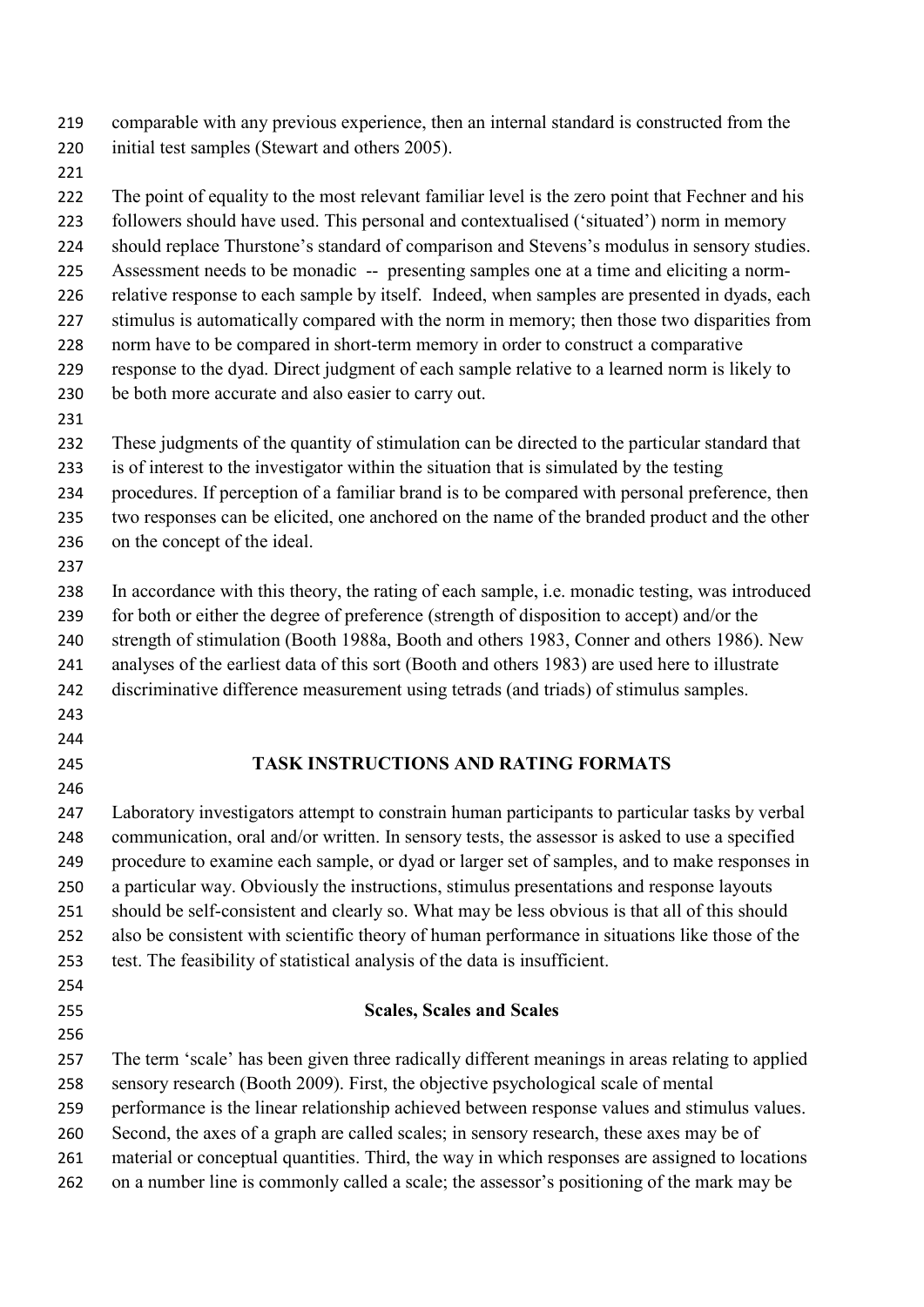on a continuous line, a row of boxes, a series of numbers, or even an ordered set of phrases. 263 Expositions of sensory scaling often slide between these totally different meanings of the 264

265 266 term.

267 A major culprit for confusion of a scale in the mind with physically manifest answers to 268 questions is the introspectionist assumption that Fechner and his followers have imposed on the response-stimulus function. Contrary to that doctrine, one type of response by itself 269 cannot measure the strength of a privately experienced sensation. All that is observed is the 270 quantitative use of a socially agreed concept. There may be no stimulus-specific subjective 271 magnitude accompanying the influence of different levels of stimulation on the degree of 272 preference, when that is measured without bringing the relevant sensory concept to mind 273 (Booth and others 2011b). Mere use of sensory vocabulary should not be called perception, or 274 description either, unless the evidence from those data shows that those conceptual quantities 275 are strongly influenced by the varied stimulation, and not by any other stimulation. 276

- 277
- 278 279

#### **Monadic Ratings**

280 To provide a measure of a perceived sensory difference, the assessor needs only to place each sample at a location on a number line that represents physical strengths of stimulation. In a 281 graph of the data, the two materials in a tetrad or triad are at points on the stimulus axis, 282 conventionally the abscissa (x axis). The responses are at points on the ordinate (y axis), 283 vielding a y/x function of responses on stimuli. 284

285

The two points on the stimulus axis may be dummy coded, e.g. as zero for the material nearer 286 to the familiar or ideal variant and any finite number for the other material. A code of 1 is 287 convenient mathematically and also follows the convention of 1 and 0 standing for presence 288 and absence (of proximity to the norm in this case). If a physical measure of the difference is 289 available (even of only one component of a mixture in fixed ratios), these two tested physical 290 291 values can be plotted on the x axis after logarithmic transformation of the units in accord with 292 the constancy of discrimination ratios that was discovered by Weber (McBride 1983). 293

On the response axis, the points also have to be locations on a number line. A continuous line 294 is not an analogue of anything psychological. It merely represents a segment of the 295 continuum of real numbers. A regularly broken line or a row of boxes represents part of the 296 series of small integers. Hence any linear display can be used to make quantitative judgments 297 about something by indicating points on the line. What those judgments are about is 298 determined by the judge's assignments of the numbers represented to the variation in the 299 tested samples. 300

301

Any straight line is specified by just two points. Hence, contrary to S.S. Stevens's 302

recommendation of a single modulus sample, there has to be more than one reference anchor. 303

Contrary also to the widespread assumption that people are capable only of using a row of 304

boxes if there is a word, phrase or sentence alongside each box, there cannot be more than 305

306 two such quantitative anchor categories of a single concept. If there are three or more anchor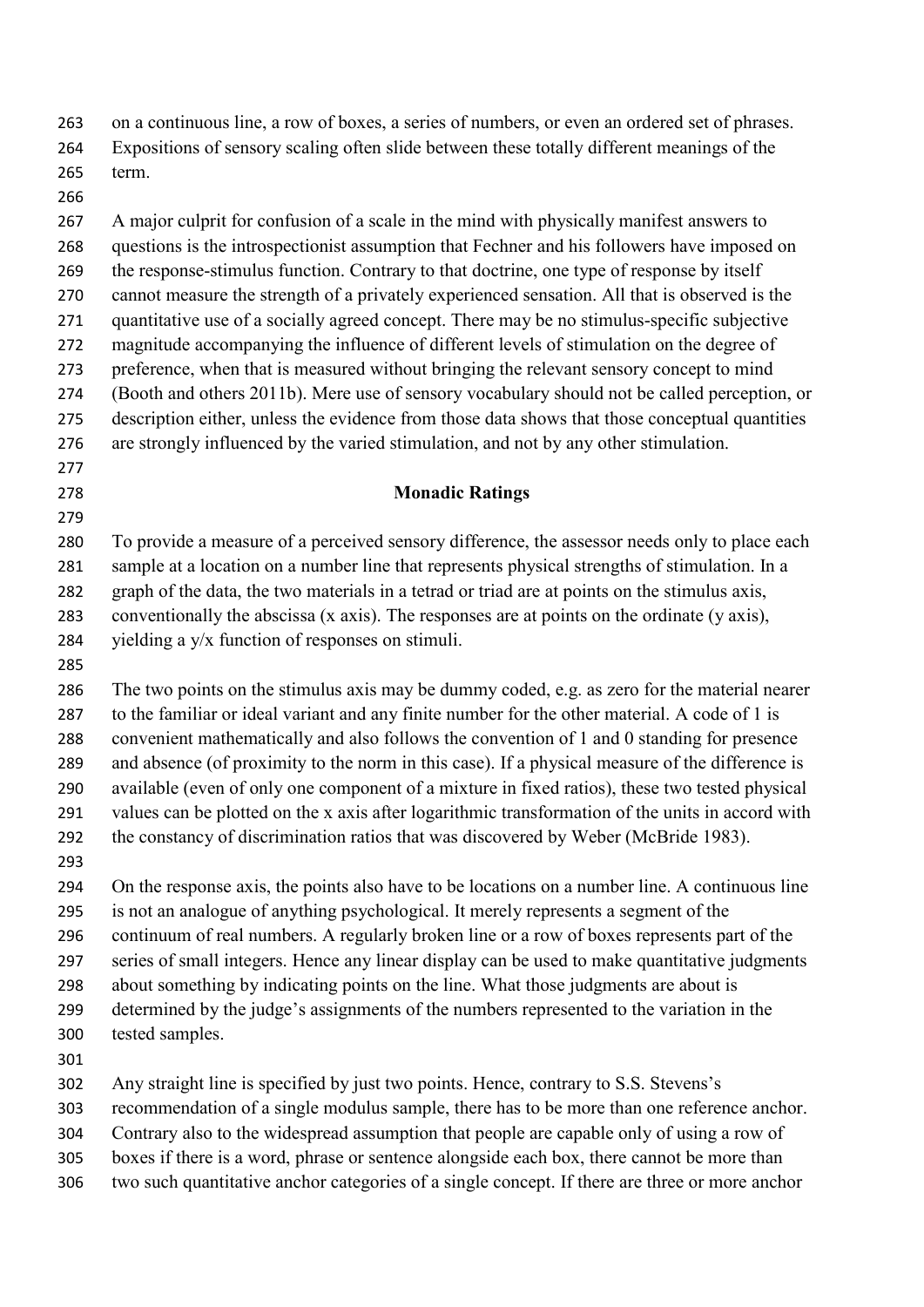phrases, each adjacent pair is liable to generate a y/x function having a different slope from 307 the other anchor pairs. 308

There is one special case where three reference points might be usable. If the mid-category is 309 the personal ideal or the target-matching point, then the phrases "just too little" and "just too" 310 much" can be provided at the same distance on either side, together with room for more 311 extreme responses (unlike the usual end-anchored line ratings). If the anchors of insufficiency 312 and excess do initially differ in slope from the norm point, assessors force their use of those 313 reference points to the same slope (Conner and Booth 1992). This is not possible with several 314 diversely worded ordinal categories, as repeatedly shown by comparisons with numerical 315 ratings (so-called 'magnitude estimation') and more definitively by Thurstone scaling (Jones 316 and others 1955). The slopes that an individual assessor puts between quantitative categories 317 in a particular experiment are not determinable until after those data have been collected. The 318 319 rating format cannot reliably be rigged in advance.

320

Another dire error with multiple categories is the use of phrases that refer to ranges of points, 321 rather than to a single point. This is especially dangerous when preferences are being 322

assessed, not just intensities. The most disastrous example is conversion of the "just right" 323 position on a line to a "just about right" (JAR) range at a check box. Quantitative 324 interpretations of such data can put both companies and consumers at risk (Booth and Conner 325 2009). The individual's ideal level of sweetener could be anywhere in a range with 326 unspecified ends, whether or not unlabeled boxes are added (López Osornio and Gough 327 2010). When JAR formats are limited to only two outer anchors, e.g. "too little" and "too 328 much", the analysis of data has to be restricted to panellists who happen to have been tested 329

- 330 on samples including one JAR; furthermore, range bias is corrected subjectively, and only a rough estimate can be made of a most popular level across the residue of the panel (Garitta 331 and others 2006).
- 332
- 333

334 Almost as badly flawed is the opposite extreme of using an unmarked continuous line with an anchor point at each end (the misnamed 'visual analog scale'). The task is to position 335 336 responses on a dimension and so the quantitative judgments are better supported by verbally unlabeled marks, or short breaks in the line, or indeed a linear array of boxes or cups. If the 337 judgments concern solely the strength of stimulation, then the lower anchor can be "none at 338 all" at one end of the row of boxes or the structured line. An upper anchor of "extremely" is 339 340 inadequate. Even "as strong/bad as imaginable" may not accommodate all samples. If stimulation happens to be stronger even than the assessor imagined at the start of the session, 341 that may force rescaling, i.e. the y/x slope for subsequent samples will be flatter than that for 342 previous samples. 343

344

345 Probably the best response to ask for is selection of one of a row of single-digit integers. So

long as zero is included in that series, four or more low integers are likely to be as good as an 346

unbroken straight line at showing interval and ratio properties among positions (Bowman and 347

others 2004; Booth and others 2011a; Goodchild and others 2008). The numbers up to ten 348

have conceptually meaningful quantitative uses that are very well practised by members of 349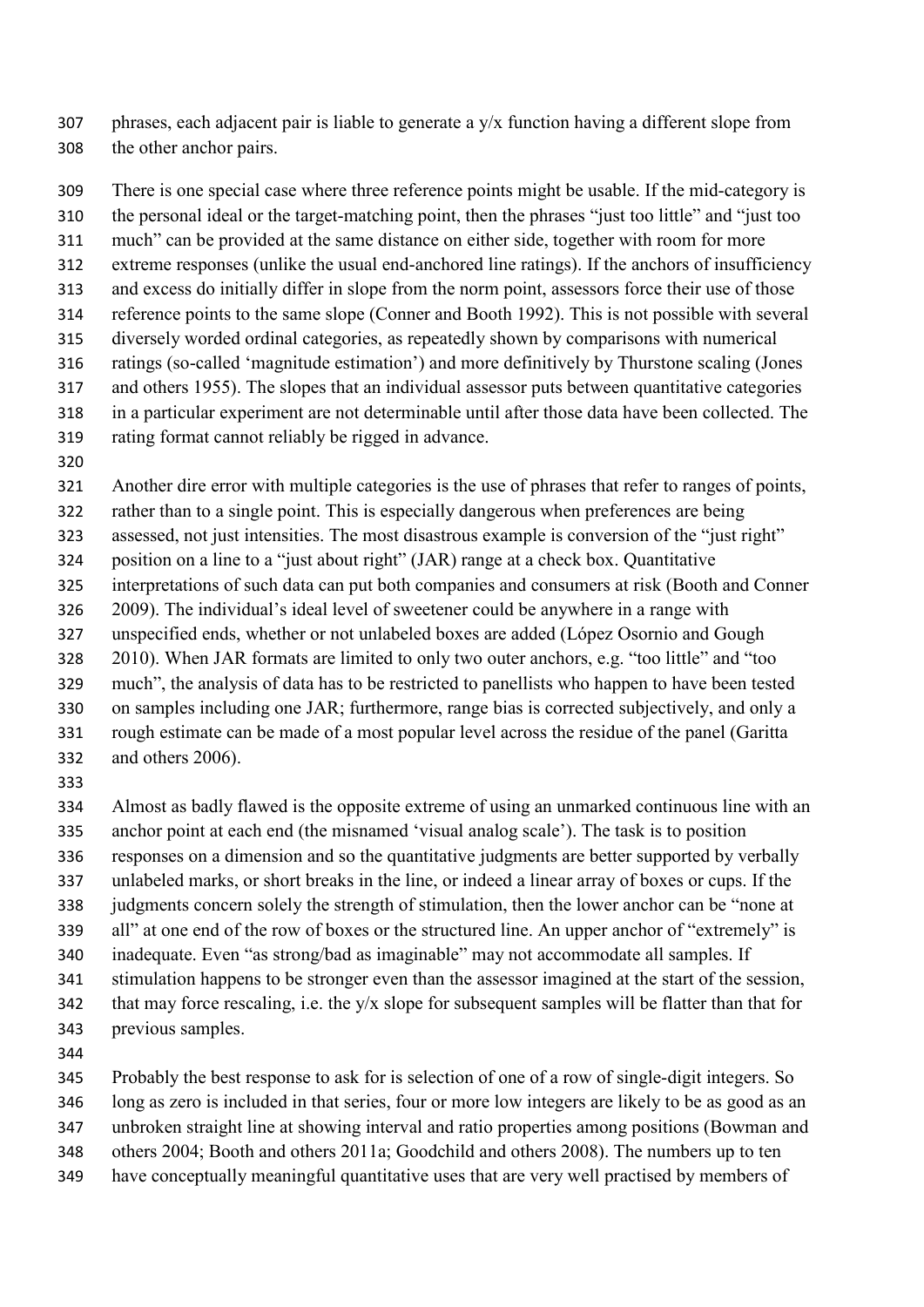| For validity and precision, each of the two anchors for the number line (quantity analog)<br>needs to refer to a level with which the assessor is well acquainted. Hence one anchor should |
|--------------------------------------------------------------------------------------------------------------------------------------------------------------------------------------------|
| be the point matching the personal ideal or a familiar example, e.g. "just right" or "always                                                                                               |
| choose". Probably the most easily judged lower anchor is the limit of acceptance, where a                                                                                                  |
| judgment of unacceptable becomes equally likely. "Just too little" or "just too much" should                                                                                               |
| not be used as an end anchor or as the label for zero, because it is logically possible that the                                                                                           |
| sensed level could be worse than just tolerable. Nevertheless, such a possibility can be                                                                                                   |
| precluded in practise if there are any options among samples to present to an assessor. After                                                                                              |
|                                                                                                                                                                                            |
| extrapolated through each of the anchors and the subsequent samples all kept at levels within                                                                                              |
|                                                                                                                                                                                            |
|                                                                                                                                                                                            |
|                                                                                                                                                                                            |
|                                                                                                                                                                                            |
|                                                                                                                                                                                            |
|                                                                                                                                                                                            |
|                                                                                                                                                                                            |
|                                                                                                                                                                                            |
| acceptance of A could arise from its level of a sensory factor being higher or lower than the                                                                                              |
| level in B. In other words, the degree of preference may be reduced by either too little or too                                                                                            |
| much stimulation by a sensed characteristic. This principle of 'folding' of response levels on                                                                                             |
| stimulus levels has long been recognised for sensory preferences (Coombs 1964). It was                                                                                                     |
| incorporated from the start into psychologists' non-metric multidimensional modeling                                                                                                       |
| programs for influences on preference (Carroll 1972), much used lately in sensory studies.                                                                                                 |
|                                                                                                                                                                                            |
| Less widely recognised, closeness to familiar also comes from one of two directions --                                                                                                     |
| unusually little or much of a feature. Since comparison with an acquired norm is implicit in                                                                                               |
| each intensity rating, the ratings from quantitative sensory analysis (not just preference                                                                                                 |
|                                                                                                                                                                                            |
|                                                                                                                                                                                            |
|                                                                                                                                                                                            |
| The relation between response and stimulus quantities is linear over the region of constancy                                                                                               |
| in Weber's fraction. The semi-logarithmic plot from too little through the ideal point or best                                                                                             |
| match towards too much is indeed fitted well by linear regression (e.g. Conner and Booth                                                                                                   |
| 1992). Folding at the 'just right' point therefore means that the response-stimulus function                                                                                               |
| has the shape of an isosceles triangle, with the same numerical value of slope on either side of                                                                                           |
| the apex but opposite signs (Booth and others 1983; Conner and Booth 1991; Conner, Booth,                                                                                                  |
|                                                                                                                                                                                            |
|                                                                                                                                                                                            |
|                                                                                                                                                                                            |

393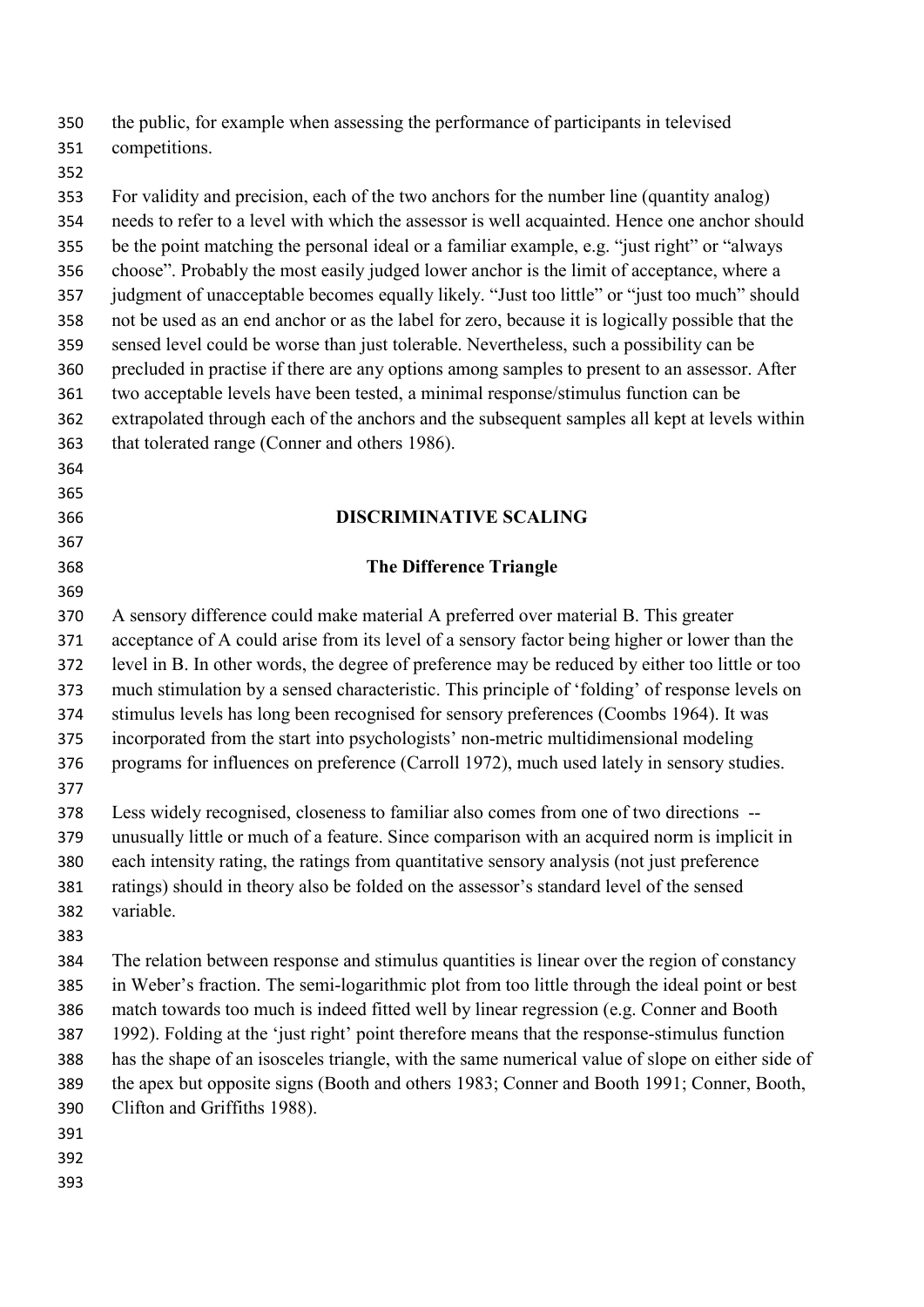**Contextual Defects** 394 395 In every sensory test, each factor under investigation is in a context of other sensed factors. 396 Even the academic psychophysicists' pure solution of a single compound has at least 397 398 temperature, viscosity and aspects of visual appearance, as well as taste. The basic scientific 399 theory is that quantitative judgments on sets of artificial stimuli are achieved by assimilation to, contrast with or construction into a multifactor norm for a situation or task that has 400 repeatedly occurred in the assessor's past (Booth and Freeman 1993). 401 402 In the assessment of a sensory factor for preference or intensity, other factors in the samples 403 or the ambience of testing may be at some distance from their familiar or ideal levels. When 404 that is the case, then overall preference or familiarity cannot be perfect, even when the 405 investigated sensory factor is at the right level. In other words, the sharp apex of the 406 theoretical acceptance triangle is not observed if a contextual factor departs substantially 407 from the norm on average during a session. Blunted peaks are indeed widely observed in 408 individuals' data. (These rounded curves should not be confused with the smooth and wide 409 410 peaks seen in average preference scores or counts of ideal points across a panel: that rounding 411 arises from variation across individuals in the matching points, however sharply pointed each person's  $y/x$  function is.) 412 413 Hence, the rounding of an individual's peak of preference for a sensory factor is evidence that 414 the session of testing was generally a poor simulation of the context in which the varied 415 stimulus is usually sensed. One or more of the other sensory factors may have been seriously 416 'off', or the attribution of some concept has degraded the assessor's opinion of all the 417 samples. The extent to which the peak is lowered from the apex of the difference triangle 418 reflects the degree of defectiveness in the context, even when the physical basis of the defect 419 420 is unknown. If such data are unfolded, a discontinuity is generated at the ideal point (Booth 421 1994). As a result, there is greater variance in that region in a linear regression (Conner, Haddon and Booth 1986). There is no evidence that the individual ceases to distinguish or be 422 423 motivated by differences in level, as claimed by Garitta and others (2006). Rather, the defect 424 is too great for those samples to approach closer to the overall ideal. 425 Variations in any contextual feature, or indeed in the contextual configuration as a whole, can 426 be represented in another isosceles triangle at a right angle to the sensory factor that is being 427 varied systematically. If levels of the focal sensory variable are plotted on the x axis, with 428

response levels on the y axis, the contextual triangle can be plotted on the z axis, going 429 through the x,y plane from front to back. The resulting three-dimensional layout of the data 430

from a sensory test has the shape of a cone. When the mean of the contextual levels is to one 431

side of the apex, the data will fall on the surface of a vertical cut though that 'side' of the 432

cone. These conic sections have rounded peaks. The difference between the observed 433

rounded peak and the theoretical triangle's apex, in either the response score or the stimulus 434

- 435 level, provides a measure of the defect in context across all the factors that have an impact (Booth & Freeman 1993; invited presentation at the first Pangborn Symposium, Helsinki 436
- 437 1992).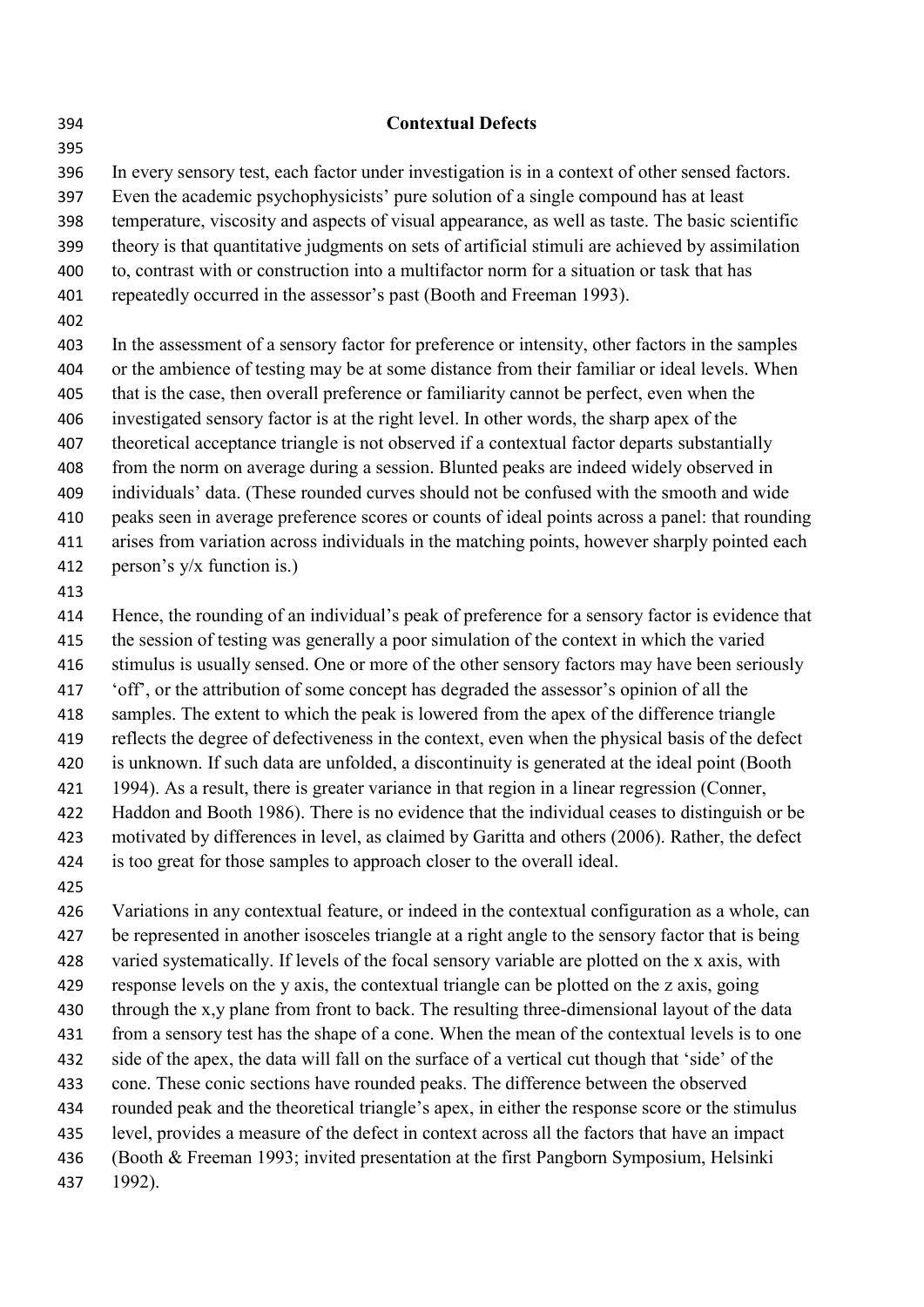| 438 |                                                                                                      |
|-----|------------------------------------------------------------------------------------------------------|
| 439 | <b>Hyperbolic Folding</b>                                                                            |
| 440 |                                                                                                      |
| 441 | The equation for a perpendicular conic section is a hyperbola, $y^2/x^2 = k$ . Therefore all sensory |
| 442 | data should be fitted to this equation before further analysis. This procedure contrasts with        |
| 443 | the statistical tradition of fitting polynomials to data. That approach specifies a quadratic        |
| 444 | equation for the folding of monotonic data into the peaked sensory preference function that is       |
| 445 | observed in accord with psychological theory (Coombs 1964, Carroll and Chang 1970). A                |
| 446 | hyperbola was initially proposed for the weaker response to deviations in sensory level from         |
| 447 | the learned ideal point in laboratory animals (Pierrel, 1958) but triangles were easier to fit to    |
| 448 | the limited number of data (e.g., Blough, 1967). This identity of the peaked functions for           |
| 449 | sensed difference (dissimilarity) and motivated behavior (preference) was recognised before          |
| 450 | sensory evaluation became established (Shepard 1958, 1965).                                          |
| 451 |                                                                                                      |
| 452 | Data from discrimination scaling of all types are now routinely fitted to a hyperbola with its       |
| 453 | center at the norm point used by the assessor during the session (Figure 1). Where the context       |
| 454 | of the testing has been adequately realistic, the hyperbola collapses into the isosceles triangle    |
| 455 | formed by the intersection of its tangents (Conner and Booth 1991; Conner and others 1986).          |
| 456 | Figure 1 about here                                                                                  |
| 457 |                                                                                                      |
| 458 | When only two stimulus levels are tested, as in a difference test, the responses need to be on       |
| 459 | one side of the matching point. If there is a physical level on the other side, it should be close   |
| 460 | to an exact match. The reason is that responses to stimuli far from the peak on both sides may       |
| 461 | be fitted best by a very shallow line. This is an explanation of the apparent paradox of large       |
| 462 | differences in strength of stimulation with no difference in preference (Delwich and                 |
| 463 | O'Mahony 1966). The serious consequence of one stimulus level on each side of the peak is            |
| 464 | that the estimate of the matching point is a long way up or down from the true value, which is       |
| 465 | seen when more two or more stimulus levels on each side of ideal are tested.                         |
| 466 |                                                                                                      |
| 467 | <b>Measures of Strength of Influence</b>                                                             |
| 468 |                                                                                                      |
| 469 | The natural and engineering sciences often use the slope of a function to measure the strength       |
| 470 | of influence of an input or the sensitivity of an output. Examples include an instrument's           |
| 471 | calibration line, a drug's dose-response function, or a machine's performance as the percent         |
| 472 | of optimum. The social and behavioral sciences favor the lack of error in the fit of the input-      |
| 473 | output function to the data, measured by the (partial) regression coefficient, r (beta).             |
| 474 |                                                                                                      |
| 475 | These two measures can be combined into a single parameter. This generic measure of causal           |
| 476 | strength has traditionally been called the just-noticeable difference (JND). The root mean           |
| 477 | square of error in responses in the regression from stimuli to responses is divided by the           |
| 478 | slope, i.e. response difference divided by stimulus difference (Torgerson, 1958). The                |
| 479 | response dimension cancels out, leaving only the stimulus dimension. The calculation yields          |
| 480 | the difference in stimulus levels which the assessor's response levels discriminate with a           |
| 481 | success halfway from zero (random responding) to perfect (100% correct).                             |
|     |                                                                                                      |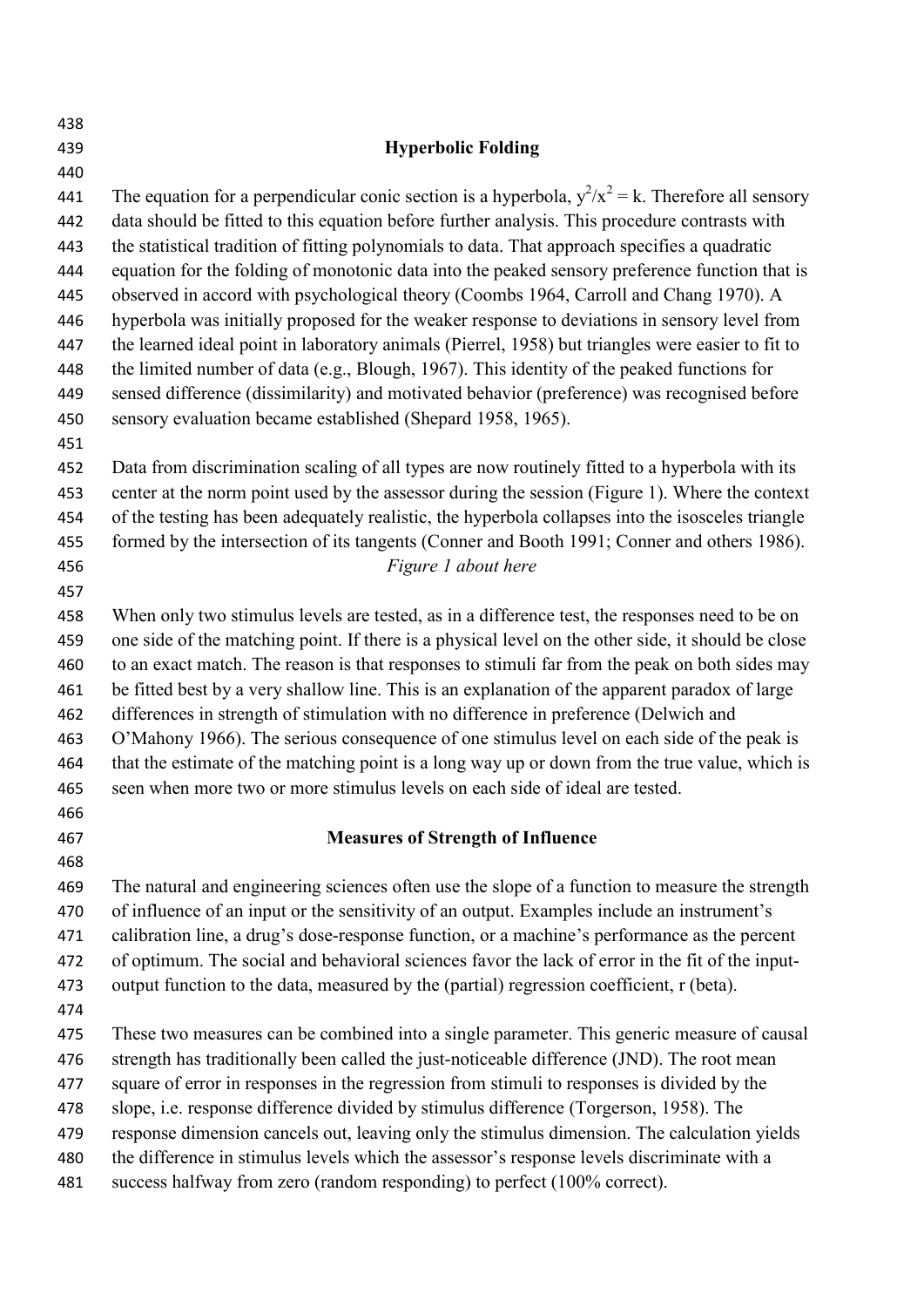482

The tendentious term 'JND' should be replaced by the phrase 'half-discriminated disparity' 483 (HDD), for several reasons. First, for material stimuli, the levels are measured in logarithmic 484 units (equal ratios), whereas for conceptual stimuli the levels remain in the numeric 485 486 differences (equal intervals) recognised in the culture (Booth and Freeman 1993). Hence the 487 neutral term 'disparity' is to be preferred to 'difference'. Second, the disparity is discriminated within the session that yielded the data, regardless of whether the assessor 488 'notices' it, or is 'able' to be aware of the two levels of the stimulus in some other 489 circumstances. Third, 'just' distinguishing or not has been taken to imply a discontinuity 490 (threshold) between awareness and unawareness of a disparity, and even a paradoxical 491 awareness of unawareness. To the contrary, the HDD is a point on the smooth continuum of 492 degrees of overlap between the distributions of responses to the two stimuli. It is simply 493 halfway between complete overlap (the two levels being the same) and no overlap (the two 494 levels being infinitely far apart). That is, the unit disparity between levels is where the upper 495 quartile of responses to the weaker stimulus is superimposed on the lower quartile for the 496 stronger stimulus (Conner and others 1988). 497 498 499

A straight line,  $y = mx + c$ , has two parameters, the slope (m) and the intercept with the axis (c). It may also be specified by two points,  $(x_1,y_1)$  and  $(x_2,y_2)$ . The parameters specifying a 500 particular discrimination hyperbola are its half-discriminated disparity (corresponding to m) 501 and its norm (the personal ideal or the brand matching point, as c). 502

503

The observed value of a HDD is the individual's discriminative sensitivity in the context of 504 testing while using a particular response. If the anchor is the personally most preferred 505 version, then the HDD can be called the 'just tolerated disparity' (cp. Conner and others 506 1988). In either use, the HDD is the fundamental objective measurement of the impact of a 507 sensory (or conceptual) factor on the individual's response in the context tested. 508 509

Tolerated sensory distance is a more subjective measure of personal importance of the tested 510 difference, although still much more operational than mere ratings of "importance" or a 511 similar term. Instead of the two tested levels of a tetrad (or triad) in the sensory distance, the 512 tolerated distance uses the levels at the 'just wrong' anchor (folded) or anchors (unfolded). In 513 the case of the present data, these limits of tolerance were insufficient salt ("just too little") 514 and excessive salt ("just too much") in the piece of white bread eaten by itself or the spoonful 515 of tomato soup (cp. Prescott and others 2005). These levels are specified by the regression 516 line's intersections with low and high "never choose" or each unfolded anchor point such as 517

"just too little" and "just too much" (with room for responses at worse extremes).

- 518
- 519
- 520
- 521

#### **TAINT OR TREAT**

522

Taints are detected as a difference from the usual product. Yet it may not be correct to 523

524 assume that the unusual component is aversive to all consumers. The foreign component may

525 increase the attractiveness of the product, at least to some users. A long recognised case is the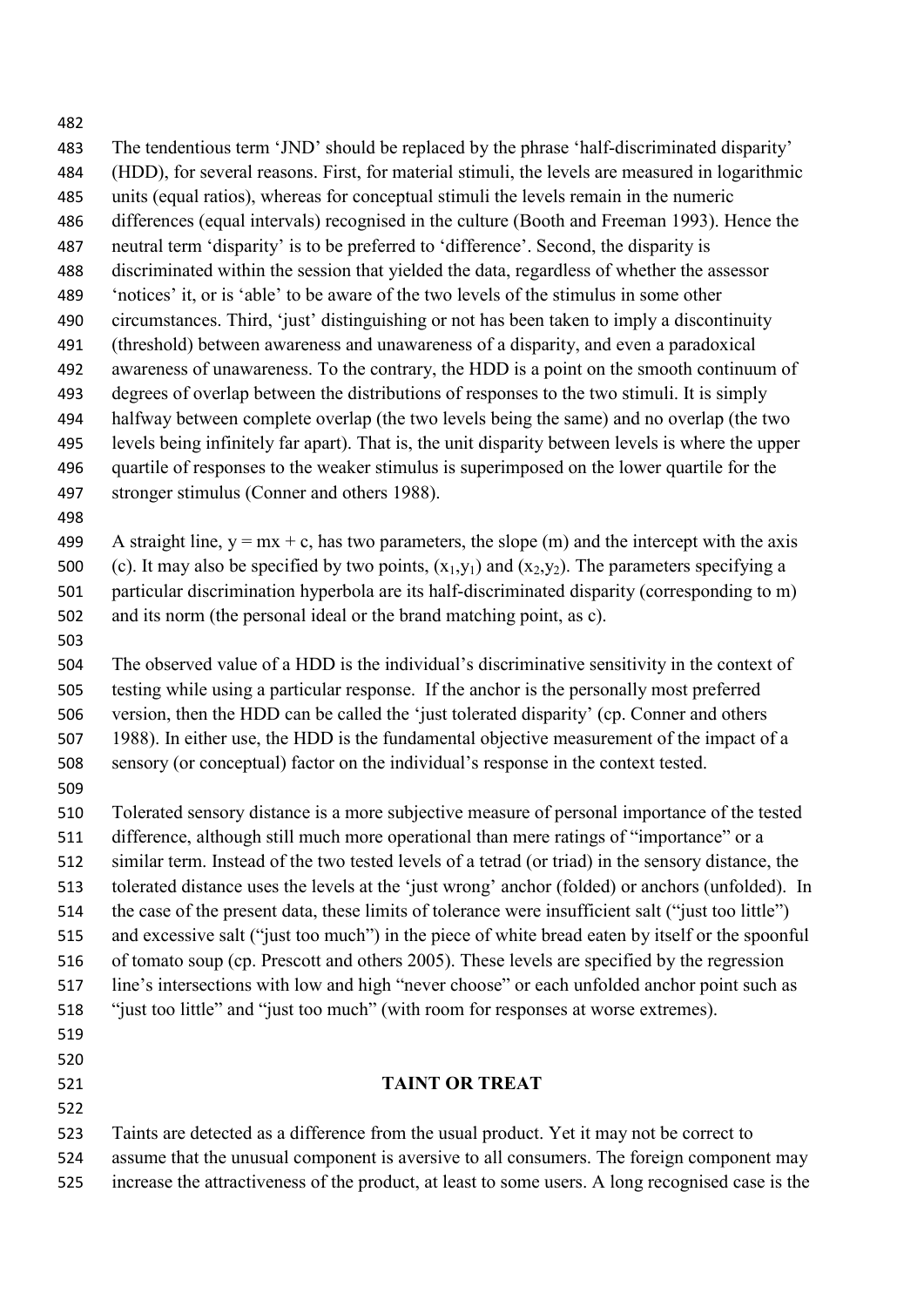boar taint in pork products. At a time when fresh pork from male pigs was available, a 526 minority felt it had a desirably stronger flavor on cooking. For such people, the unusual 527

- flavor is a treat, not the taint it is for many. Another example comes from the time when 528
- caffeine was extracted from coffee beans using an organic solvent. Those who were sensitive 529
- to a sweetish aroma from residues of the solvent felt an extra richness in the flavor, which 530
- 531 some found attractive and others repulsive.
- 532

533 Hence averaging responses across the panel misrepresents the market to producers and risks disservice to users by reducing them to the lowest common denominator of dictatorship by 534 the majority. Aggregation of difference test results needs to preserve the direction as well as 535 the size of the sensory effect on preference or familiarity. Rating each sample's intensity 536 relative to ideal and analysing each individual's data provide automatic protection against 537 misinterpretation of the valence of an unusual component. In a tetrad, the two tainted samples 538 539 will be rated further from ideal than the two usual samples. The duplicate treat will be rated closer to ideal. 540

541

542 A constitutive component of a product can become as aversive as a foreign component if it departs sufficiently from norm. Insufficient flavor is widely recognised as off-putting. 543 Sensory methods have been less effective at protecting product developers against aversive 544 excess of flavorings. This is especially so for sweeteners because they evoke reflex 545 movements of suckling (Booth and others 2010). Arguably the greatest marketing mistake of 546 all time can be attributed to a treat being converted to a taint. New Coke had an aroma 547 flavoring that differed from the longstanding cola. That therefore could have been regarded as 548 a foreign component. Probably the more serious factor in the failure of the new product was 549 excessive sweetness, arising from optimisation tests flawed by the innate reflex, plus range 550 bias (Booth and Shepherd 1988). The monadic test self-administered by a longstanding user 551 of the brand on tasting the new variant was therefore liable to evoke the response that the 552 level of sweetness that was a key part of the delight in cola had been changed to a repulsive 553 over-strength. 554

555

In short, difference tests that measure and aggregate individuals' discriminative effects on 556 preference can in principle serve equally well for detection of taints and for optimisation of 557 normal constituents and processing factors (Booth 2014). 558

- 559
- 560
- 561

### The Cardboard 'Taint' in Bread

If sodium ions are eluted from a food at a lower concentration than they are in saliva, this is 562 liable to generate the 'water taste' that is strongest in neutral distilled water (Bartoshuk 563 564 1968). Carbohydrate foods that are not appreciably sweetened, such as regular breads in the UK, taste like 'cardboard' at such low concentrations of sodium salts (usually chloride, 565 sometimes bicarbonate as well). Hence a study of the impact of salt levels in bread can serve 566 as a model for taint detection and the effects of increasingly foreign sensory levels on 567 preference. 568

569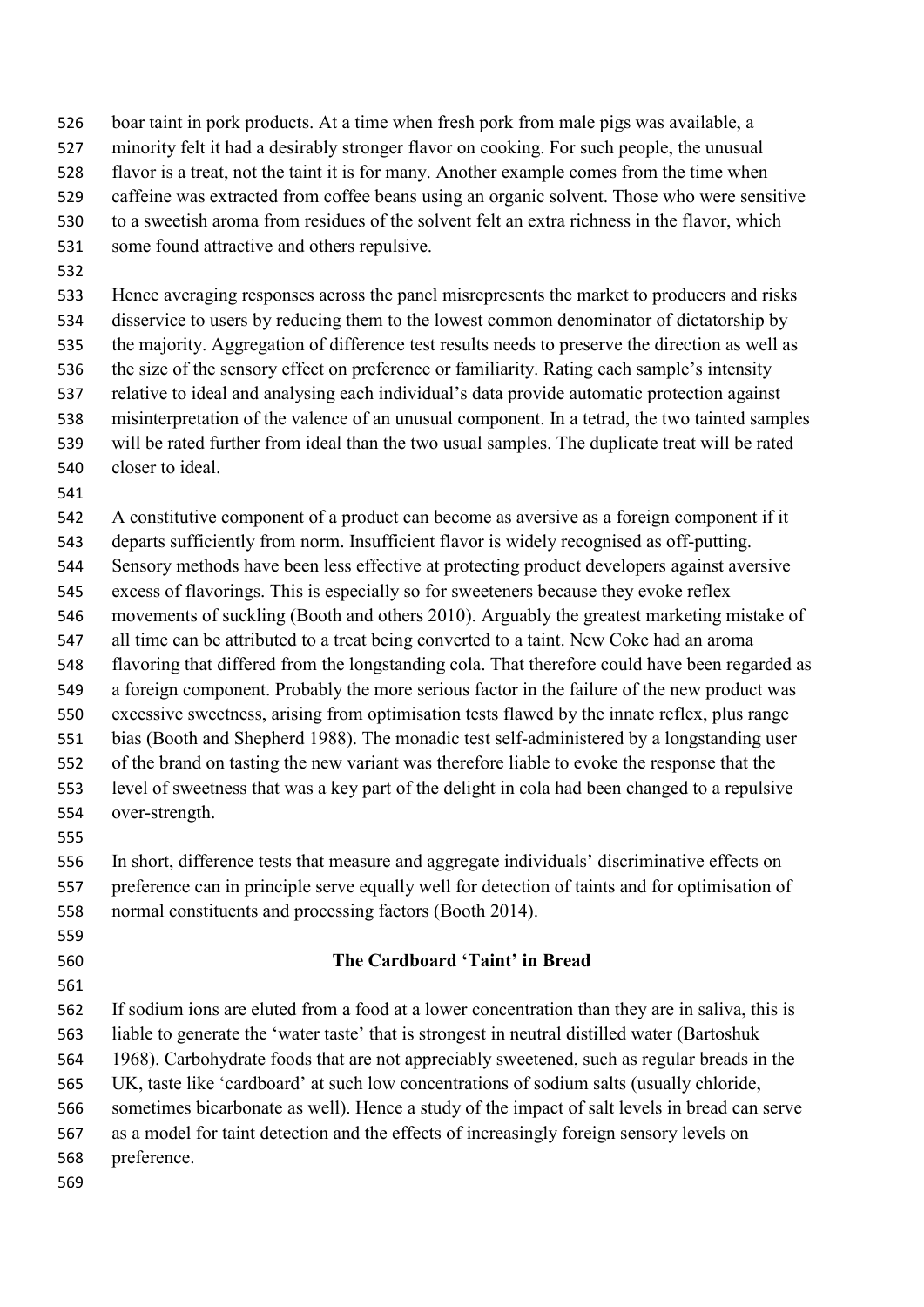| 570 | The earliest report of discriminative acuity of both sensory strengths (how salty) and degrees    |
|-----|---------------------------------------------------------------------------------------------------|
| 571 | of preference (closeness to the ideal point) included data on levels of salt in white bread       |
| 572 | baked for the British market (Booth and others 1983). Most bread in the UK has no added           |
| 573 | sugar or dried fruit, and is sold in plastic packs of pre-sliced loaves. Reanalysis of those data |
| 574 | illustrates how discriminative difference tests within the tolerable range of a sensed            |
| 575 | constituent can be used to optimise a product. The Figures in this paper present data from the    |
| 576 | closest pairs of the concentrations of salt in bread that were investigated in that academic-     |
| 577 | industrial collaboration.                                                                         |
| 578 |                                                                                                   |
| 579 | Theoretically there is a continuum from taint or too little, through both sides of the preference |
| 580 | peak, and onward to levels of a normal constituent that are too much (Booth 1987). Figure 2       |
| 581 | displays this sequence in data that all came from the same tetrad of samples. Only the            |
| 582 | assessors varied. Their diversity in personal ideal points generated the succession from a        |
| 583 | positive slope, through a peak, to a negative slope. These results also illustrate how a single   |
| 584 | tetrad can provide a distribution of discrimination functions which is balanced across the        |
| 585 | panel between low and high ranges. The two levels in a tetrad for optimisation should be          |
| 586 | chosen to be within the region of the mode of individuals' ideal points or familiar levels.       |
| 587 | Figure 2 about here                                                                               |
| 588 |                                                                                                   |
| 589 | Two examples from each of four tetrads of salt in bread are given in Figure 3. The lowest         |
| 590 | tested two levels of salt were 0.54 and 0.89 g per 100 g of bread (%). The three tetrads          |
| 591 | including 0.54 g % serve as models of taint testing. (Salivary concentration of sodium ions is    |
| 592 | around the equivalent of 0.5 g of NaCl per 100 ml; hence those bread samples may on the           |
| 593 | margin of having a cardboard 'taint'.) The severity of the taint is modeled by size of the        |
| 594 | contrast of 0.54 with 0.89, 1.5 or 2.4 g % (Figure 3).                                            |
| 595 | Figure 3 about here                                                                               |
| 596 |                                                                                                   |
| 597 | As stated above, the HDD is derived from both the slope of the regression line and also the       |
| 598 | deviations of data points from the line. Hence there is no direct relation between an HDD for     |
| 599 | a session and either just the slope value (reading units off each of the two axes) or the spread  |
| 600 | alone of data points around the line (in units of the y axis).                                    |
| 601 |                                                                                                   |
| 602 | In Figure 3, the slope of the lower graph from the $0.54$ vs $0.89$ tetrad is four times steeper  |
| 603 | than the slope in the upper graph, and yet the HDDs are very similar. That is a compensatory      |
| 604 | effect of relatively small deviates at the lower level of salt in the upper panel.                |
| 605 |                                                                                                   |
| 606 | Conversely, the upper graphs from 0.89 vs 1.5 and 0.54 vs 2.5 have similar slopes, but the        |
| 607 | HDD is much worse (higher) in the assessor of 0.54 vs 2.5 (Figure 3). That is because of a        |
| 608 | pair of huge deviates in the latter case. Anecdotally, 2.5 g % is very salty and puts the upper   |
| 609 | graph's assessor in two minds about liking such samples, while the assessor whose data are in     |
| 610 | the lower graph finds both 2.5 and 0.54 g $\%$ very far from ideal as well as difficult to rate   |
| 611 | consistently.                                                                                     |
| 612 |                                                                                                   |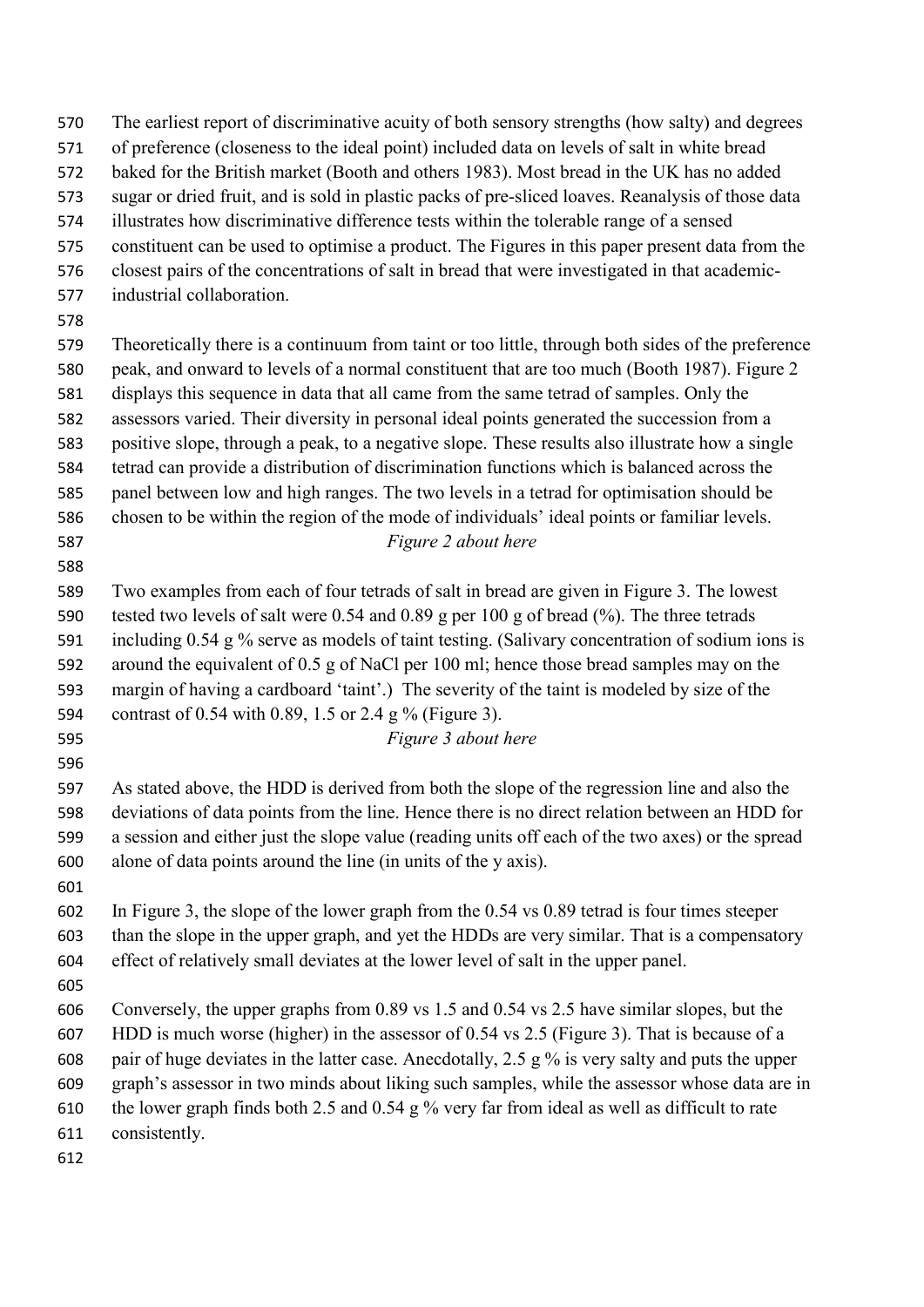- This first experiment on sensory discrimination by preference (Booth and others 1983) used 613
- characterised distances from the most preferred version, i.e. "saltiness relative to ideal" (e.g., 614
- Figures 1, 2 and 3). However, use of an explicit sensory concept is not necessary. Overall 615
- preference can be rated from "always choose" to "never choose" and beyond (Booth 2014). 616
- Overall match to the remembered familiar version can be rated from "exactly the same" to 617
- 618 "unrecognisably different", for example. Any sensory characterisation can be done on a later run through the samples. 619
- 620
- 621
- 622 623

### **MEASURING THE SIZE OF A DIFFERENCE**

Considerable interest in tetrads has been generated by reports that fewer panelists are needed 624 to reach a  $p \le 0.05$  if two samples of each stimulus are presented instead of two samples of 625 one stimulus and only one of the other (as in a triangle test). However, it has never been clear 626 why a 5% probability of there being no difference should be the criterion for a business 627 decision or for any scientific interpretation. The decision how many panelists are needed is 628 629 merely an expression of opinion on the importance in that situation of getting conventionally reliable evidence for a difference. The real issue is the objective size of the difference, in 630 terms of its impact on observable action, discussion or thought. 631

632

Furthermore, four samples are necessarily capable of providing more information than three 633 samples. More specifically, greater precision in the estimate of error is provided by duplicates 634 of each stimulus than a duplicate of only one of the two stimuli. Least squares regression can 635 be calculated from monadic responses to a difference triad (cf. Figures 5-8 below) but the 636

- variance in responses to the singleton is merely assumed to be the same as that to the 637
- duplicated stimulus. 638
- 639

The greater statistical power of tetrads (over triads) of course depends also on the nature of 640 the task performed by each panellist. The task depends on two conditions which it is 641

- misleading to conflate into the single idea of 'the question asked'. What the assessor attempts
- 642 is primarily determined by how the samples are presented. The strategy may also be 643
- influenced by the wording of instructions or a response form but this cannot be assumed to 644
- occur (e.g. Richardson-Harman and Booth 2006). 645
- 646

There is a long tradition of presenting two samples at the same time and asking for one of two 647 responses that compares the pair in some way (e.g. two alternatives, forced choice: 2AFC). It 648 makes no difference to the discriminative acuity (halfway between random and perfect) or the 649 implicit standard of comparison (either sort of matching point) whether the choice between 650 the two responses concerns sensory intensity or personal preference (McBride and Booth 651 1987). However the analysis must allow for the contrast between the peak in preferred 652

- intensities and the monotonicity of described intensities (MacRae and Geelhoed 1992): a 653
- difference in preference can arise from either a decrease or an increase in intensity. 654
- 655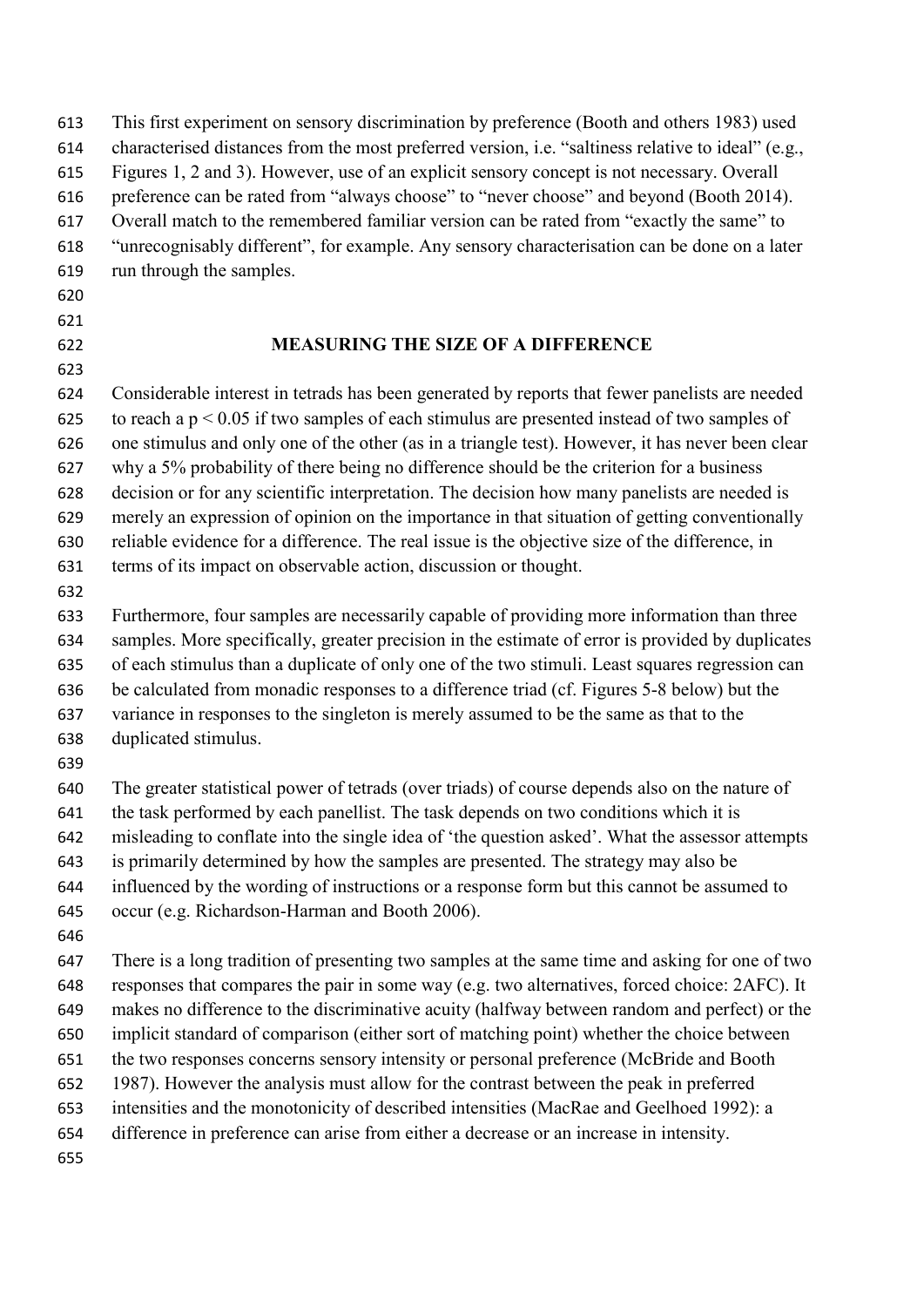The most economical measure of sensory impact is the effect of two or more levels of 656 stimulation on a conceptualised quantitative response, whether strength of the stimulus or 657 disposition to accept it. The validity of that measure depends on the experimenter's success in 658 simulating the usual context of that stimulation (the "ecological validity" of Brunswick 1955, 659 1956). Hence neither practical nor fundamental sensory research should isolate the stimulus 660 of interest in an artificial medium or unfamiliar ambience, place and time. Rather, variants of 661 a familiar material should be tested at a time and place as close as has been shown to be 662 relevant to the context of a prevalent use. Adherence to such conditions also helps to avoid 663 common problems such as inadequate amount of each sample (instead of a normal mouthful 664 or used amount), excessive number of samples in a session (satiety), and undue diversity of 665 samples (cheese versus chalk). 666 667

Hence the data used in this paper to illustrate discriminative difference testing come from the 668 first sensory experiments to use mouthfuls of familiar foods, eaten close to a mealtime at a 669 table near a kitchen using regular utensils and limiting the total amount consumed to within 670 the usual portion size (Booth and others 1983). Sensory levels were selected in subsequent 671 672 experiments to avoid biases on intensities and preferences that arise from levels that range high or low (Conner and others 1986; Riskey and others 1979). Responses positioned each 673 test stimulus on a straight line specified by the main anchor on the optimum level (just right) 674 and effectively the minor anchor of intolerably far from optimum. In fact, these early 675 experiments unfolded the limit on personal tolerance into too little and too much. 676 Nevertheless, assessors forced those two extreme levels into the same distance from the 677 optimum level: there was no reliable difference in panel means between the regression slopes 678 below and above optimum (Conner and Booth, 1992). Subsequent work used folded 679 responses from just right to just wrong (see Booth 2014). 680 681 **Sensory Distance** 682 683 The data from each assessor provide an estimate of the sensory distance between the tetrad's 684 two levels. This perceived disparity between two levels of salt (or whatever is the sensed 685 factor) is measured in units of discrimination (HDDs). For example, as the ratio of the level 686 contrasted to 0.54 g % increases, so does the sensory distance between the two levels tested. 687 688 This distance depends on both the size of the physical ratio of salt concentrations and also the 689 individual's discriminative acuity during the session (the HDD). Hence, the general 690 theoretical relationship is subject to variations among individuals in the performance of 691 differential acuity between the two levels actually presented. High acuity (a low HDD value) 692 will increase the number of HDDs at any ratio of physical levels. An unusually large HDD 693 (poor discriminative acuity) will make the two levels seem closely similar. Plotting panel-694 median discriminative distances against tetrad (and triad) ratios confirms that the individual 695 performances in the aggregate improve systematically as the physical disparity increases 696 (Figure 4). 697

Figure 4 about here

698 699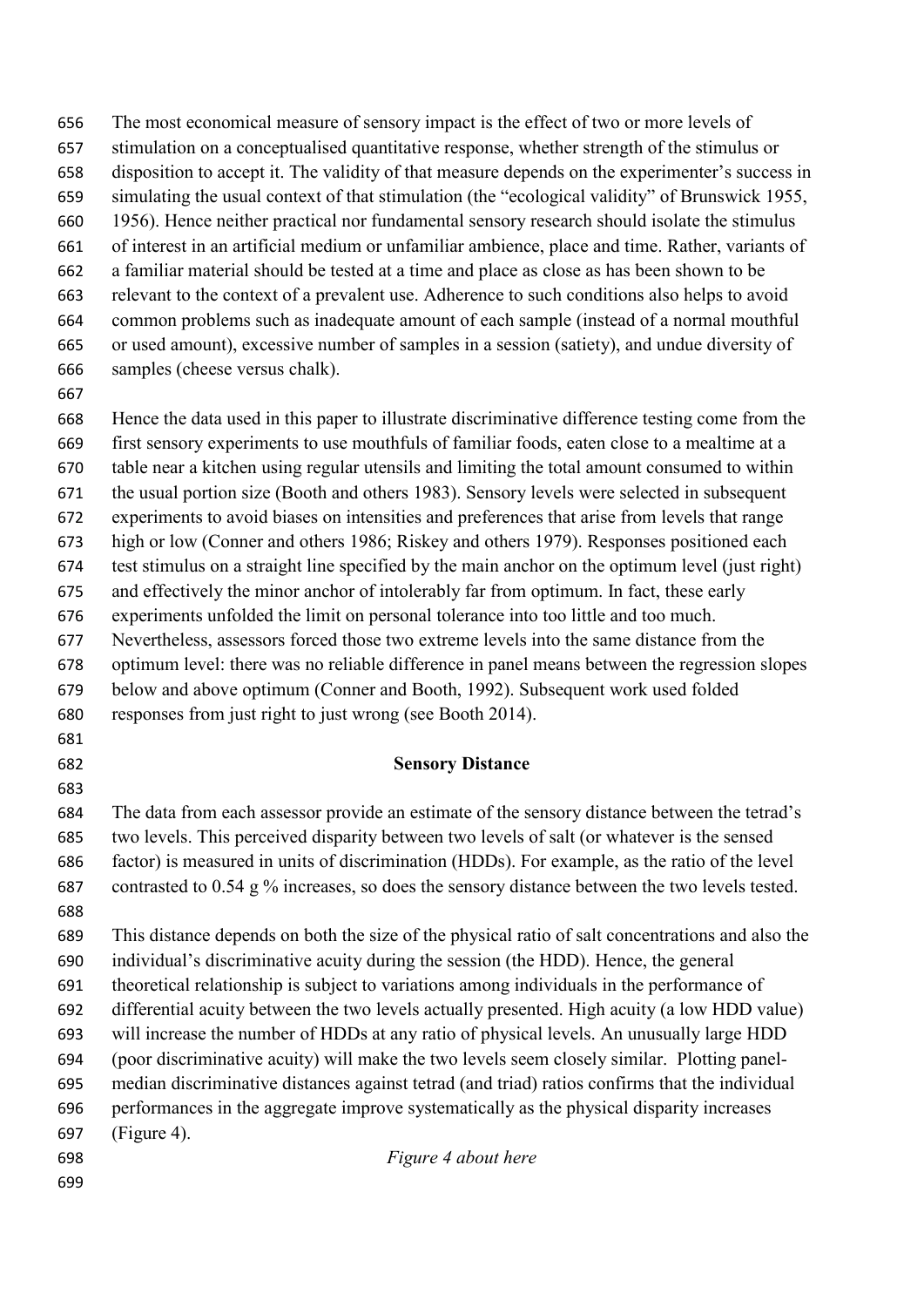This basic sensory distance is the most objective measure available of the importance of the 700 difference to the assessor. In the case of tetrad of a tainted sample and the usual untainted 701 version, the number of HDDs between the samples is the functional size of the taint. 702 703 704 **AGGREGATION ACROSS PANELISTS** 705 706 707 Measurements of each panelist's performance can readily be aggregated across the panel, to provide the generalisation required about a taint or about the optimisation of a constituent for 708 the market or a segment of it. This paper is based on tetrads for all the pairs of closest salt 709 levels sampled in duplicate in the raw data summarised by Booth and others (1983). In 710 addition, triads were derived from these tetrads, together with individuals who had only one 711 sample at a level adjacent to a level tested twice. 712 713 **Distribution of Discriminative Differences** 714 715 716 The frequency polygons for half-discriminated disparities are aggregated across the panels 717 tested on each tetrad or triad in Figure 5. There are physiological limits on differential acuity and so HDDs tend to a minimum. Any interfering factors reduce that acuity, giving larger 718 HDDs. Great interference is less likely and so the distribution follows a (reverse) J curve. 719 With sufficient data, these distributions are amenable to survival analysis, with the possibility 720 of identifying distinct sources of interference with fine discrimination. 721 722 Figure 5 about here 723 With the limited number of salt levels in the bread, the triads appeared to be more susceptible 724 than the tetrads to interference with discriminative performance: the J curve fell off more 725 gradually (top panels, Figure 5). The measure may have more susceptible to lack of sampling 726 727 of one of the two levels. Hence tetrads would be better than triads for taint measurement, and 728 also for optimisation when rather few variants of a sensory or conceptual factor are available. 729 730 On the other hand, in both bread and soup, triads may have been better than tetrads at pushing assessors towards the limit of performance: the mode was only at the second bin  $(0.10 \le$ 731  $HDD < 0.19$  for tetrads (Figure 5). This may be a consequence of another sort of sampling 732 effect: data from tetrads have a greater chance of including a pair of highly disparate 733 responses to a duplicated level. 734 735 The whole set of samples tested in each individual ran from below to above the personal 736 optimum, in order to minimise range bias (Booth and others 1983). Hence, it was possible to 737 738 compare tetrads and triads with both levels below the optimum and with both levels above the optimum. Furthermore the triads selected from a tetrad could have the odd one out at the 739 extreme or closer to the other pair in the trio. There were enough triads of the soup to split the 740 data these four ways (bottom panels, Figure 5). It appeared that pressure to the limit of 741 discrimination arose from the level sampled once only being at an extreme ("very low" or 742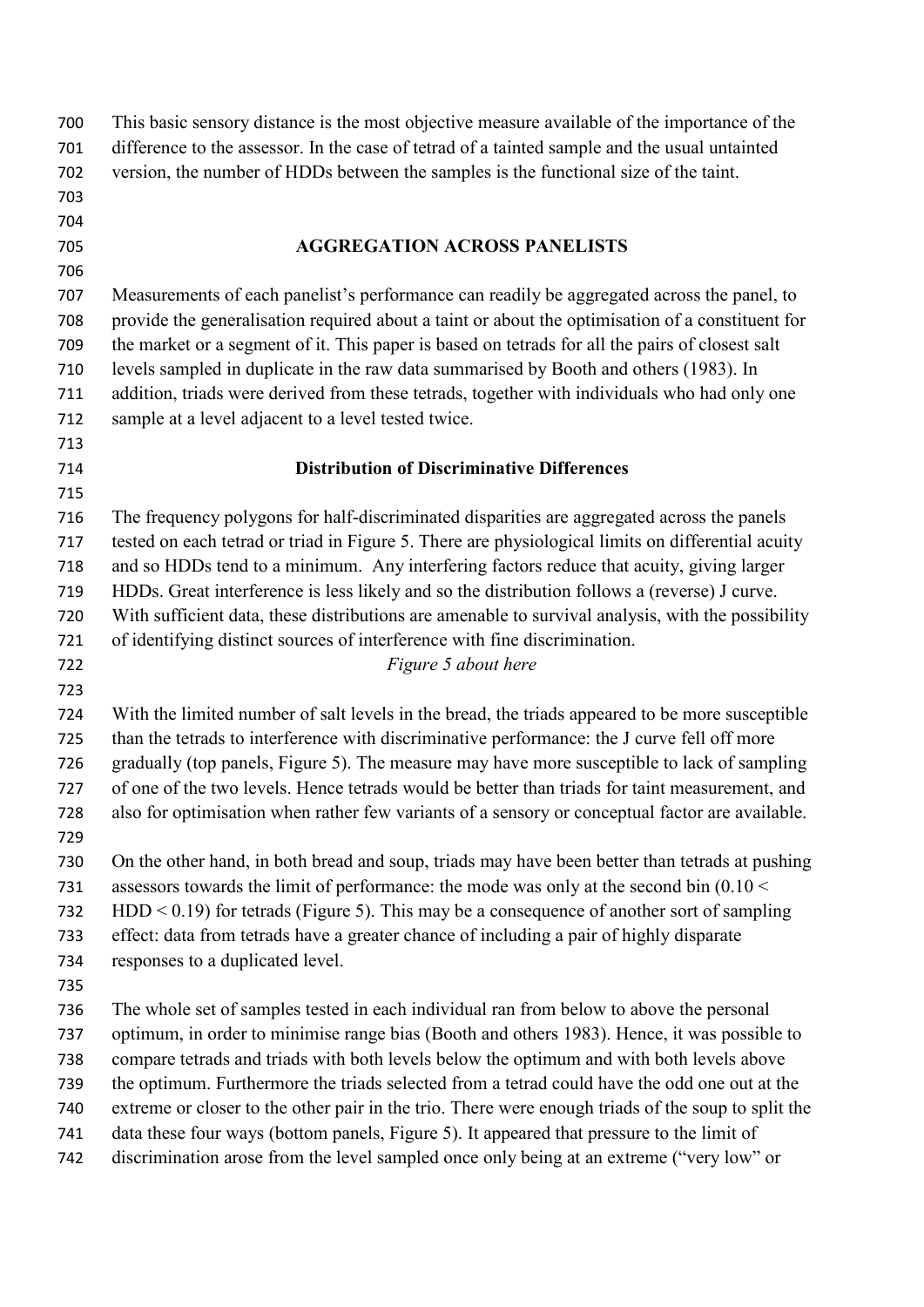"very high" in Figure 5). Assessors may be less attentive when a sample is closer to the ideal 743 point. 744 745 **Distribution of Ideal Points with Tolerance Ranges** 746 747 748 When the assessor is using the most preferred level as the norm of comparison for each sample, the HDD is the range of tolerance of deviations from that ideal point. These two 749 parameters can be combined for each assessor in a norm range [one HDD on either side of a 750 norm point (NP), such as the ideal level]. Within this range, deviations from ideal are less 751 than half discriminated. 752 753 An ideal range (the ideal point combined with the HDD) indicates how important the precise 754 value is to the panellist, i.e., how tolerant s/he is of deviations from it. Those ideal points that 755 are most precise and potentially influential in a competitive market are represented by sharper 756 elevations in the profile of counts (Figures 6 and 7). 757 Figures 6 and 7 about here 758 759 760 761 **OPTIMISATION** 762 Such aggregations of panelists' individual data can be used to optimise the sensory or 763 conceptual factor in preference -- the salt content of the bread or of the soup in this 764 illustrative case. Data from tetrads (or triads) must be used with care for this purpose, 765 because the two levels need to be either below or above the matching point (to the personal 766 ideal or to the target product), although not excluding one level close to match on either side 767 (cp. the tetrad below ideal in Figure 1 and three assessors in Figure 2). Effectively identical 768 submodes below and above ideal were observed (Figure 6) but below ideal also had a lower 769 770 submode and above ideal a higher one. Such range biases can be compensated by combining data from equal numbers of assessors observed to have been tested below and above their 771 ideal points. This combination of selected difference data then gives a similar profile to that 772 773 composed of all the data on bread collected by Booth and others (1983) (bottom panel of Figure 6). 774 775 When the soup triads were split among four pairs of salt levels, a single mode of ideal 776 discrimination ranges appeared at each level, and the four modes were effectively identical 777 (Figure 8). This finding supports the view that the width of the range in a two-level 778 discrimination test is not critical, unlike its position relative to the personal ideal or target 779 780 product. 781 **Market Response Profiles** 782 783 The realism and power of discriminative difference testing are illustrated by the capacity of 784 data from a panel to show directly the response of the market which is represented by the 785 procedure for recruiting panelists. 786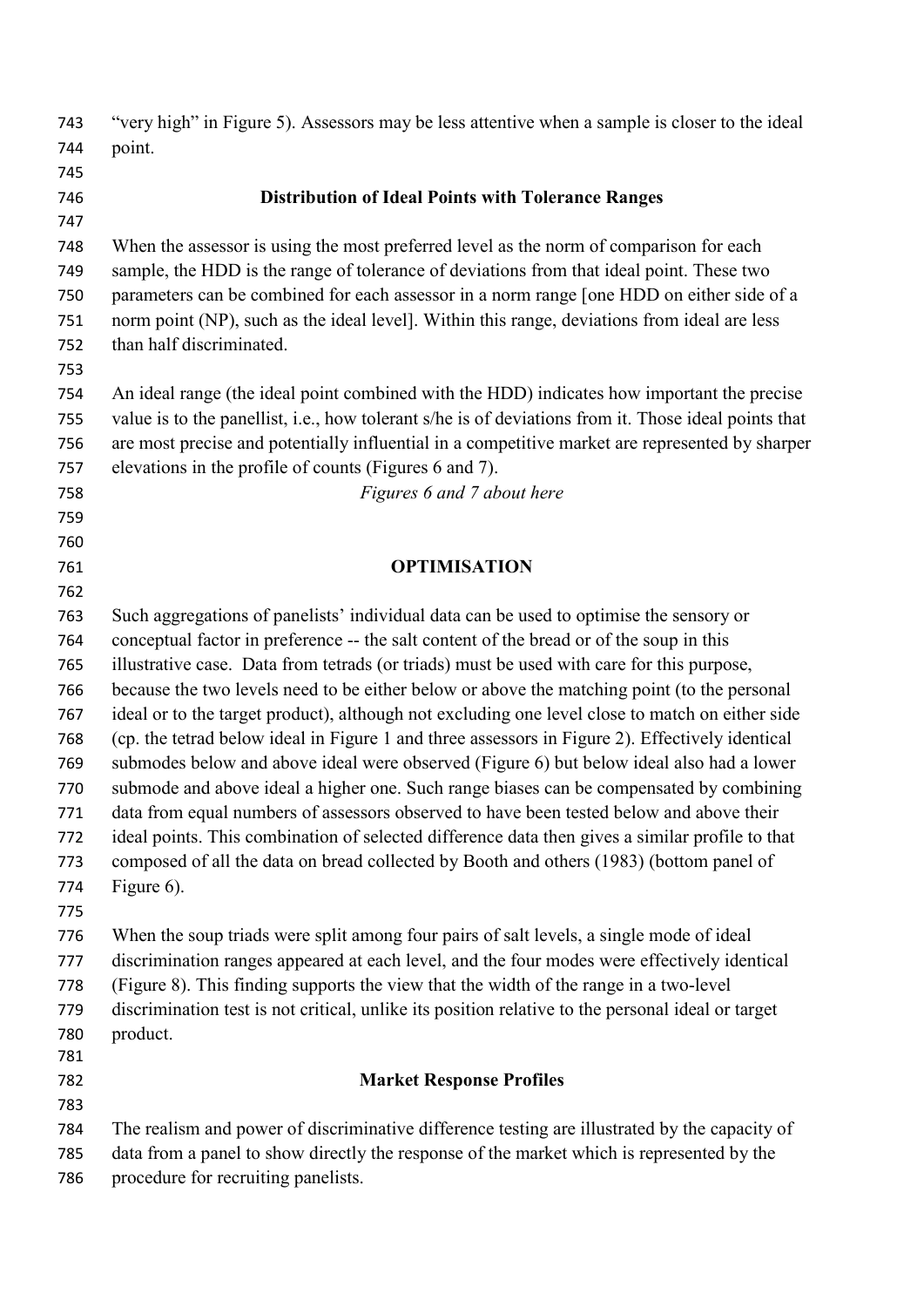787

Members of a panel should be selected in accord with the purpose of the investigation, not 788 from convenience or tradition. If the aim is to match an existing product, or more basically to 789 understand how a particular food works, then the panel can be anyone who is familiar with 790 791 the product. If the aim, rather, is to estimate the response of an existing market, then the panel 792 has to be a representative sample of users. If the product has more than one distinct use, then a panel and test design is needed for each use. In either case, as in any science, the testing 793 794 conditions should mimic the conditions of use as closely as feasible. 795 Positioning of brands or varieties of a brand to discriminative segments can be considered if 796

797 there is more than one major mode in the distribution of ideal points, or if the distribution is wide enough for positions in its two wings together to include more people than one central 798 position does. The range of one HDD on either side of the ideal indicates when the level in 799 the marketed product could be distinguished from ideal by the user in the situation simulated 800 by the test. However such differences might well be tolerated. Indeed, a user's ideal point is 801 likely to adapt to the new level as it becomes familiar. To accommodate this possibility, 802 803 tolerated discrimination distances can be substituted for HDDs. That generates distributions 804 with much more overlap between individuals. A marketed level decided from such a distribution will be within the range of initial acceptance of a larger proportion of the market. 805

- 806
- 807 808

#### **Multiple Sensory and/or Conceptual Factors**

Designs that keep close enough to each assessor's multiple-factor ideal point or target match 809 extend to any number of factors tested with at least two levels minimally correlated with 810 variation in other factors. This is because each factor forms its own discrimination hyperbola. 811 The ideal or the tolerance range can therefore be extracted for each factor for application to 812 the whole product or brand (for examples, see Booth 2014). 813

814

The crucial distinction between this approach and established practise is that the performance 815 characteristics of each panelist are calculated from the raw data in accord with scientific 816 theory before any aggregation across the panel is attempted. This contrasts with the 817

application of distribution-free or normal statistical models to the whole panel's raw data first 818  $(e.g., Næs and others 2014)$ , with or without individualisation  $(e.g., Jaeger and others 2000)$ . 819

- 820
- 821
- 822

#### 823

#### **CONCLUSION**

This paper presents the simplest possible example of a scientific approach to applied sensory 824 825 studies. The theory and practise are long established but remain innovative.

- 826 A fundamental divide between sensory analysis and analysis of consumer preference 827
	- continues to be claimed in principle and implemented in practise. That thesis was shown to be 828
	- untrue three decades ago (Booth and others 1983; Conner and others 1986; McBride and 829
	- 830 Booth 1986). The present paper carries that refutation through to the fundamental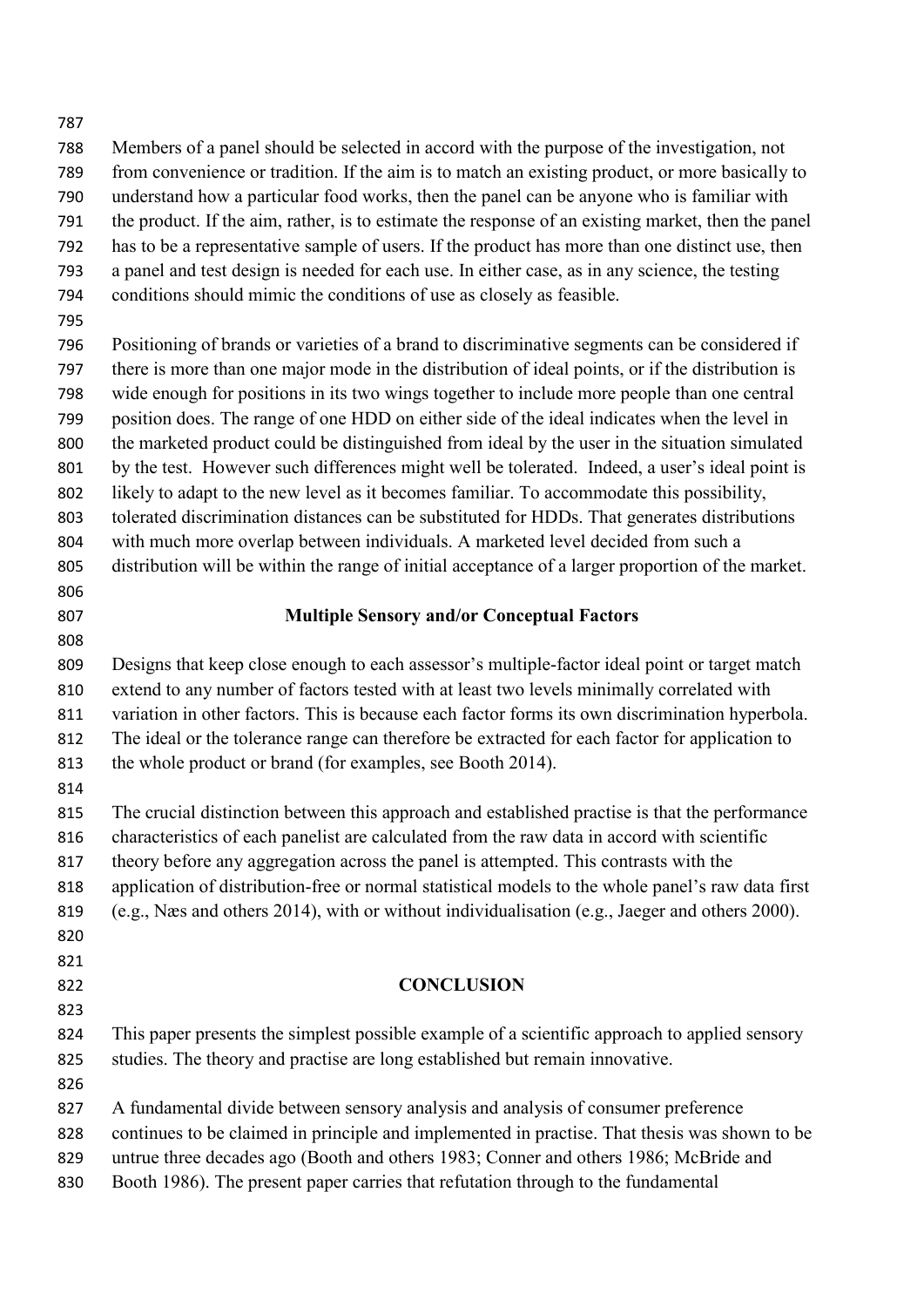- mathematics and the procedures needed to formulate an agreed standard of applied sensory 831
- research on preferences and perceptions. Sensory analysis relevant to the supplier of a 832
- product needs to be done with users of the existing (sub)brands, on those products and any 833
- new propositions needed to test the factor(s) thought to be of importance to a business in the 834
- supply chain. The impact of a sensory difference on choices in the market should be 835
- 836 estimated from data on representative individuals, which have been collected before the
- investigator draws attention to sensory or marketed concepts. All such work should be driven 837
- by client-relevant hypotheses, not by statistical models or diagrams that have previously 838
- interested business people. 839
- 840
- Panels using specified concepts to compare pairs of samples have more statistical power with 841
- tetrads of samples than with even two replications of sample dyads (Garcia and others 2013; 842
- see also Ishii and Mahony 2014). However, such observations are not relevant to the use of 843
- monadic judgments on sample tetrads to measure each panelist's perceived strength of a taint 844
- or physical value for ideal strength or match to the target. Indeed, it would entirely miss the 845
- point of this paper to ask about the statistical power of sample tetrads in the discriminative 846
- 847 measurement of a difference. Existing sensory standards use procedures of data analysis that
- are incapable of measuring the size of a perceived difference or its impact on a product user's 848
- choices, concepts or sensations. That requires a move from probabilistic evaluation of data to 849
- scientific measurement of what is actually happening. 850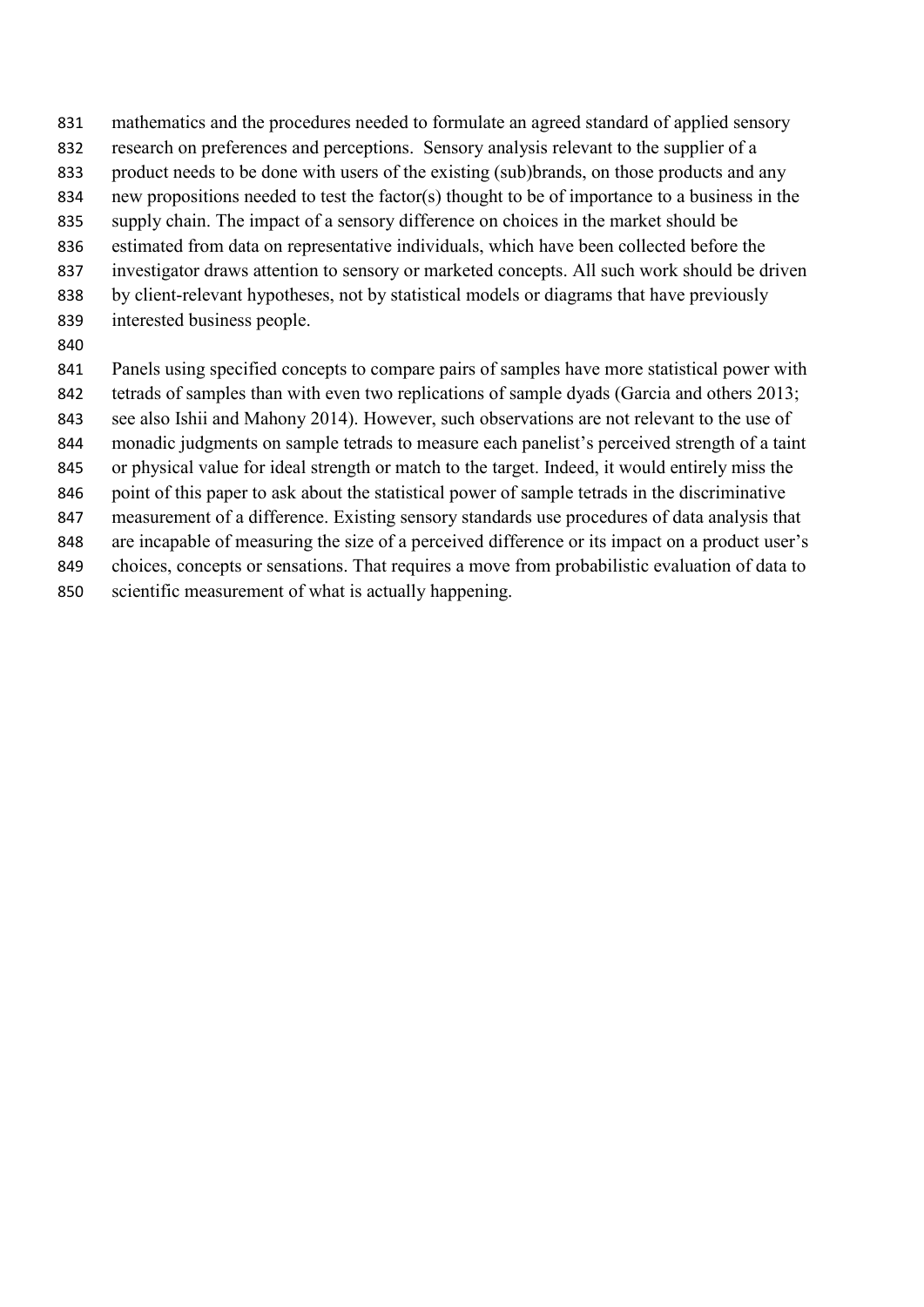#### **REFERENCES**

BARTOSHUK, L.M. 1968. Water taste in man. Perc. Psychophys. 3, 69-72.

BLOUGH, D.S. 1967. Stimulus generalization as signal detection. Science 158, 940-941.

BOOTH, D. 1987. Individualised objective measurement of sensory and image factors in product acceptance. Chem. Ind. (Lond.) (1987 Issue 13), 441-446.

BOOTH, D.A. 1988a. Estimating JNDs from ratings. [Abstract, AChemS-10] Chem. Sens. 13, 675-676.

BOOTH, D.A. 1988b. Practical measurement of the strengths of actual influences on what consumers do: scientific brand design. J. Market Res. Soc. (U.K.) 30, 127-146.

BOOTH, D.A. 1994. Psychology of nutrition. Psychology Press, Hove UK.

BOOTH, D.A. 2009. Lines, dashed lines and "scale" ex-tricks. Objective measurements of appetite versus subjective tests of intake. Appetite 53, 434-437.

BOOTH, D.A. 2014. Measuring sensory and marketing influences on consumers' choices among food and beverage product brands. Trends Food Sci. Technol. 35(3), 129-137.

BOOTH, D.A., and CONNER, M.T. 2009. Letter to the Editor [about salt in bread]. J. Food Sci. 74(3), vii-viii.

BOOTH, D.A., and FREEMAN, R.P.J. 1993. Discriminative feature integration by individuals. Acta Psychol. 84, 1-16.

BOOTH, D.A., and FREEMAN, R.P.J. 2014. Mind-reading versus neuromarketing: how does a product make an impact on the consumer? J. Cons. Marktg  $31(3)$ , 177-189.

BOOTH, D.A., HIGGS, S., SCHNEIDER, J., and KLINKENBERG, I. 2010. Learned liking versus inborn delight. Can sweetness give sensual pleasure or is it just motivating? Psychol. Sci. 21, 1656-1663.

BOOTH, D.A., O'LEARY, G., LI, L., and HIGGS, S. 2011a. Aversive viscerally referred states and thirst accompanying the sating of hunger motivation by rapid digestion of glucosaccharides. Physiol. Behav. 102, 373-381.

BOOTH, D.A., MOBINI, S., EARL, T., and WAINWRIGHT, C.J. 2003. Consumer-specified instrumental quality of short-dough cookie texture using penetrometry and break force. J. Food Sci.: Sens. Nutr. Qual. 68(1), 382-387.

BOOTH, D.A., SHARP, O., and CONNER, M.T. 2011b. Discrimination without description of differences. Implicit or fully subconscious? http://epapers.bham.ac.uk

BOOTH, D.A., and SHEPHERD, R. (1988). Sensory influences on food acceptance - the neglected approach to nutrition promotion. BNF Nutr. Bull. 13(1), 39-54.

BOOTH, D.A., THOMPSON, A.L., and SHAHEDIAN, B. 1983. A robust, brief measure of an individual's most preferred level of salt in an ordinary foodstuff. Appetite 4, 301-312.

BOWMAN, S.J., BOOTH, D.A., PLATTS, R.P., and UK Sjögren's Interest Group. 2004. Measurement of fatigue and discomfort in primary Sjögren's syndrome using a new questionnaire tool. Rheumatology 43, 758-764.

BRUNSWIK, E. 1955. The relation of the person to his environment. Acta Psychol. 11, 108-112.

BRUNSWIK, E. 1956. Perception and the Representative Design of Psychological Experiments. 2nd ed. University of California Press, Berkeley.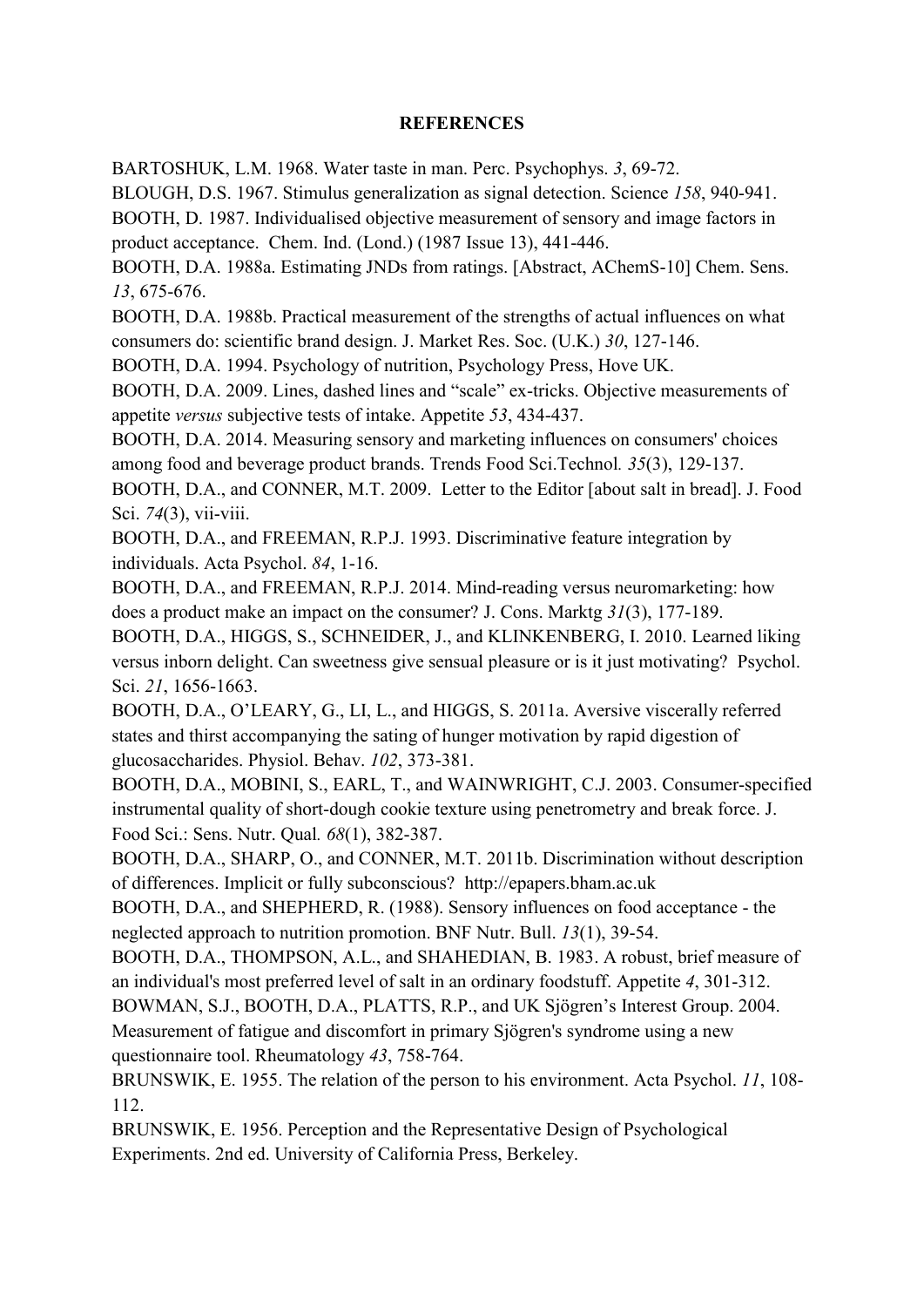CARROLL, J.D. 1972. Individual differences and multidimensional scaling. In Multidimensional Scaling: Theory and Applications in the Behavioral Sciences, Volume 1 (R.N. Shepard, A.K. Romney and S.B. Nerlove, eds.), Seminar Press, New York. CARROLL, J.D., and CHANG, J.J. 1970. Analysis of individual differences in multidimensional scaling via an N-way generalization of Eckart-Young decomposition. Psychometrika 35, 285-319.

CHECHLACZ, M., ROTSHTEIN, P., KLAMER, S., PREISSL, H., PORUBSKA, K., HIGGS, S., BOOTH, D., ABELE, H., BIRBAUMER, N., and NOUWEN, A. 2009. Diabetes dietary management alters responses to food pictures in brain regions associated with motivation and emotion: an fMRI study. Diabetologia 52, 524-533.

CONNER, M.T., and BOOTH, D.A. 1991. Characterisation and measurement of influences on food acceptability by analysis of choice differences: theory and practice. Food Qual. Pref.  $2, 75 - 85.$ 

CONNER, M.T., and BOOTH, D.A. 1992. Combining measurement of food taste and consumer preference in the individual: reliability, precision and stability data. J. Food Qual.  $15, 1-17.$ 

CONNER, M.T., BOOTH, D.A., CLIFTON, V.J., and GRIFFITHS, R.P. 1988.

Individualized optimization of the salt content of white bread for acceptability. J. Food Sci. 53, 549-554.

CONNER, M.T., BOOTH, D.A., and HADDON, A.V. 1987. Individualised analysis using free-choice descriptor identifies sensory preference segments. Unpublished manuscript of a talk to the Sensory Panel of the Food Group, Society for Chemical Industry, London UK.

CONNER, M.T., HADDON, A.V., and BOOTH, D.A. 1986. Very rapid, precise measurement of effects of constituent variation on product acceptability: consumer sweetness preferences in a lime drink. Lebens. Wiss. Technol. 19, 486-490.

COOMBS, C.H. (1964). A Theory of Data, Wiley, New York.

DELWICH, J., and O'MAHONY, M. (1996). Flavour discrimination: an extension of Thurstonian 'paradoxes' to the tetrad method. Food Qual. Pref. 7(1), 1-5.

FECHNER, G.W. 1860. Elemente der Psychophysik. Volumes 1 & 2. Breitkopf & Hartel, Leipzig. Translated into English by H.E. Adler (1966), *Elements of Psychophysics* (D.H. Howes and E.G. Boring. eds.), Holt, New York.

GARCIA, K., ENNIS, J.M., and PRINYAWIWATKUL, W. 2013. Reconsidering the specified tetrad test. J. Sens. Stud. 28, 445-449.

GARITTA, L.V., SERRAT, C., HOUGH, G.E., and CURIA, A.V. 2006. Determination of optimum concentrations of a food ingredient using survival analysis statistics. J. Food Sci. 71. S526-S532.

GOODCHILD, C.E., TREHARNE, G.J., BOOTH, D.A., KITAS, G.D., and BOWMAN, S.J. (2008). Measuring fatigue among women with Sjögren's syndrome or rheumatoid arthritis: a comparison of the Profile of Fatigue (ProF) and the Multidimensional Fatigue Inventory (MFI). Musculoskeletal Care 6, 31-48.

ISHII, R., and MAHONY, M. 2014. Triangle and tetrad protocols: small sensory differences, resampling and consumer relevance. Food Qual. Pref. 31, 49-55.

JAEGER, S.R., WAKELING, I.N., and MACFIE, H.J.H. 2000. Behavioural extensions to preference mapping: the role of synthesis. Food Qual. Pref. 11, 349-359.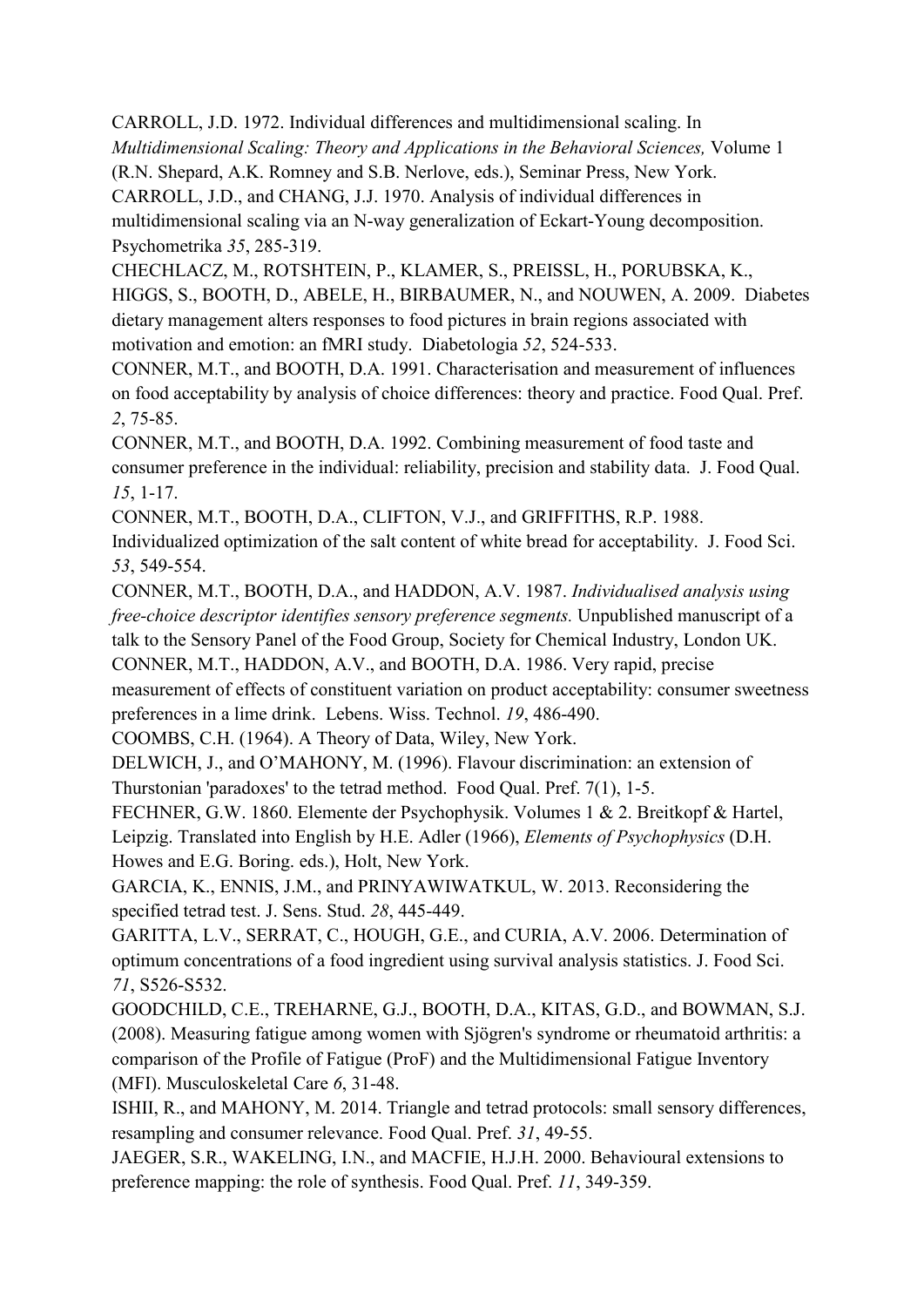JONES, L.V., PERYAM, D.R., and THURSTONE, L.L. 1955. Development of a scale for measuring soldiers' food preferences. Food Res. 20, 512-520.

LÓPEZ OSORNIO, M.M., and HOUGH, G. 2010. Comparing 3-point versus 9-point justabout-right scales for determining the optimum concentration of sweetness in a beverage. J. Sens. Stud. 25, 1-17.

MACRAE, A.W. 1995. Confidence intervals for the triangle test can give reassurance that products are similar. Food Qual. Pref. 6(2), 61-67.

MACRAE, A.W., and GEELHOED, E.N. 1992. Preference can be more powerful than detection of oddity as a test of discriminability. Percept. Psychophys. 51, 179-181.

MCBRIDE, R.L. 1983. A JND-scale – category-scale convergence in taste. Percept. Psychophys. 34, 77-83.

MCBRIDE, R.L., and BOOTH, D.A. 1986. Using classical psychophysics to determine ideal flavour intensity. J. Food Technol. 21, 775-780.

MORGAN, M.J., WATAMANIUK, S.N., and MCKEE, S.P. 2000. The use of an implicit standard for measuring discrimination thresholds. Vision Res.  $40$ ,  $2341-2349$ .

NACHMIAS, J. 2006. The role of virtual standards in visual discrimination. Vision Res. 46, 2456-2464.

NÆS, T., TOMIC, O., GREIFF, K., and THYHOLT, K. 2014. A comparison of methods for analyzing multivariate sensory data in designed experiments. A case study of salt reduction in liver paste. Food Oual. Pref. 33, 64-73.

PIERREL, R. 1958. A generalisation gradient for auditory intensity in the rat. J. Exp. Anal. Behav. 1, 303-313.

PRESCOTT, J., NORRIS, L., KUNST, M., and KIM, S. 2005. Estimating a "consumer" rejection threshold" for cork taint in white wine. Food Qual. Pref. 16, 345-349.

RISKEY, D.R., PARDUCCI, A., and BEAUCHAMP, G.K. 1979. Effects of context on judgments of sweetness and pleasantness. Perc. Psychophys. 26, 171-176.

RICHARDSON-HARMAN, N.J., and BOOTH, D.A. 2006. Do you like the sight or the feel of milk in coffee? Ecology and effortful attention in differential acuity and preference for sensed effects of milk substitute in vended coffee. Appetite 46, 130-136.

ROSS, H.E., and MURRAY, D.J. (eds.) 1996. E. H. Weber on the Tactile Senses, Psychology Press, Hove, U.K.

SHEPARD, R.N. 1958. Stimulus and response generalization – tests of a model relating generalization to distance in psychological space. J. Exp. Psychol. 55, 509-523.

SHEPARD, R.N. 1965. Approximation to uniform gradient of generalization by monotone transformation. In D.I. Mosofsky (Ed.), Stimulus generalization, pp. 94-110, Stanford University Press, Stanford CA.

STEVENS, S.S. 1961. To honor Fechner and repeal his law. A power function, not a log function, describes operating characteristic of a sensory system. Science 133, 80-86. STEWART, N., BROWN, G.D.A., and CHATER, N. 2005. Absolute identification by relative judgment. Psychol. Rev. 112, 881-911

THOMSON, D.M.H., and CROCKER, C. 2014. Development and evaluation of measurement tools for conceptual profiling of unbranded products. Food Qual. Pref. 33, 1-13. THURSTONE, L.L. 1927. A law of comparative judgment. Psychol. Rev. 34, 273-286. TORGERSON, W.S. 1958. Theory and methods of scaling, Wiley, New York NY.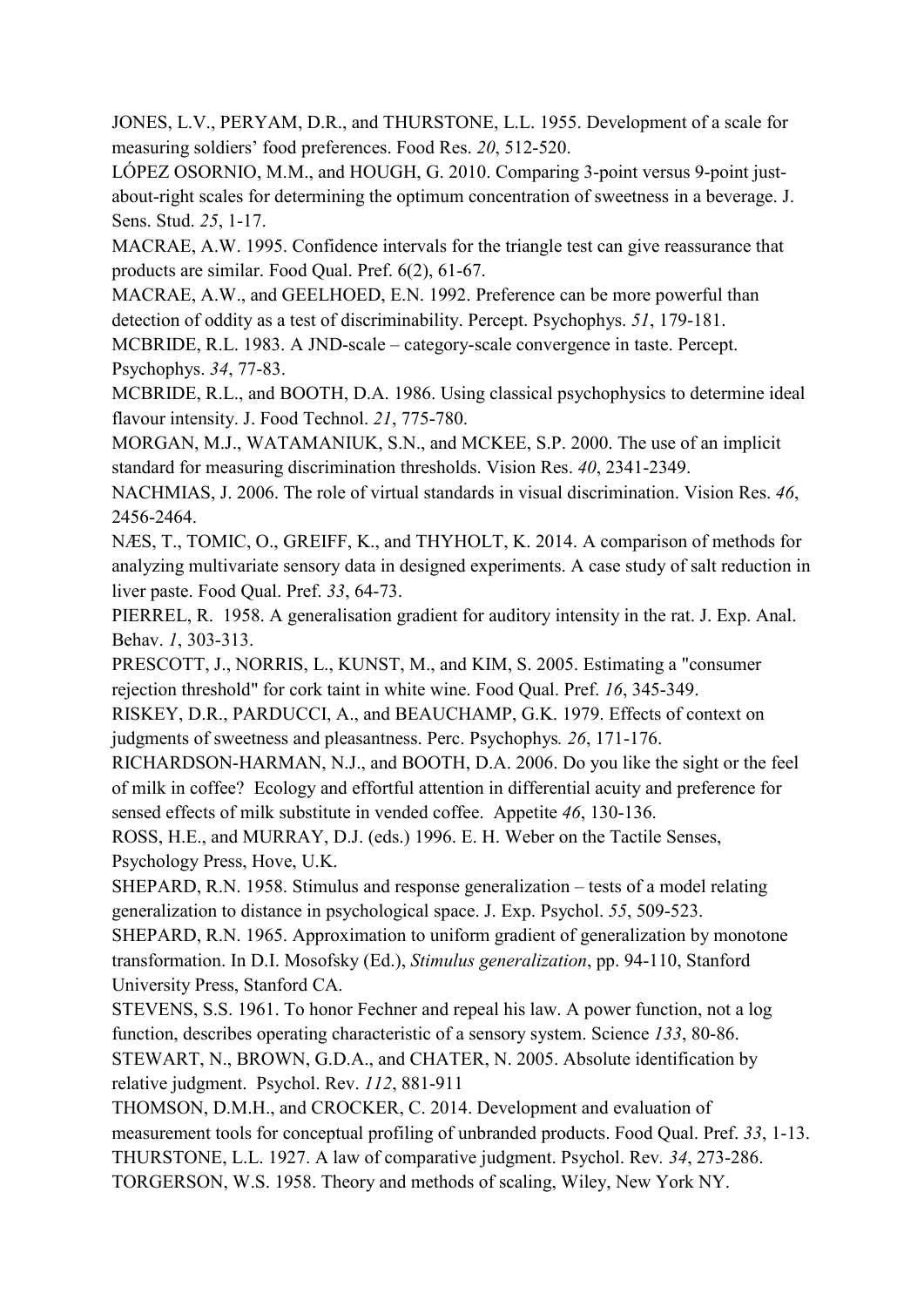WEBER, E.H. (1834/1996). De pulsu, resorptione, auditu et tactu [On the pulse, breathing, hearing and touch]. Translation by H.E Ross & D.J. Murray (Eds.), E.H. Weber on the tactile senses, pp. 23-136, Psychology Press, Hove UK.

WILLIAMS, A.A., and ARNOLD, G.M. 1985. A comparison of the aromas of six coffees characterised by conventional profiling, free-choice profiling and similarity scaling methods. J. Sci. Food Agric. 36, 204-214.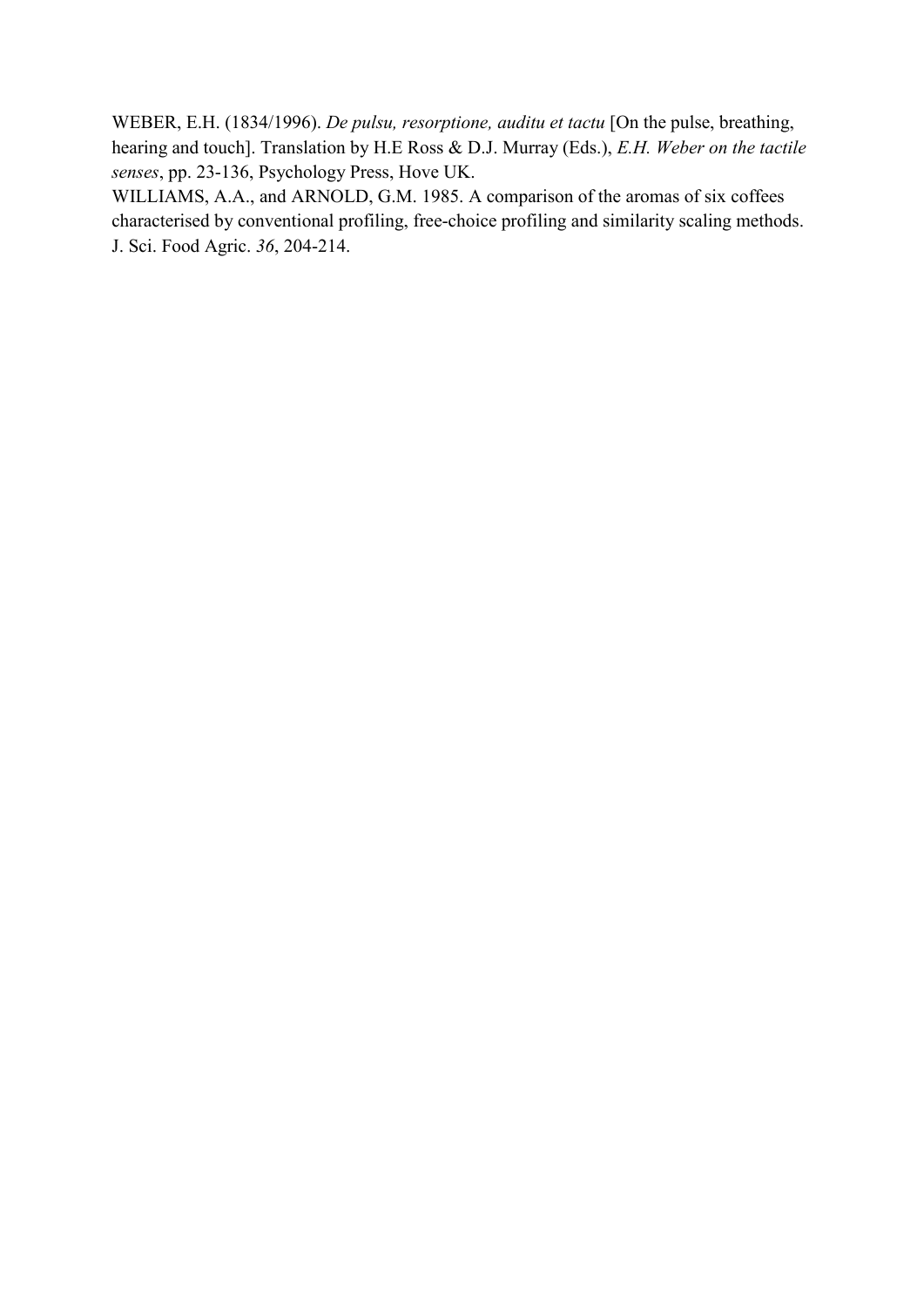#### Titles of Figures, with subtitles and footnotes

#### FIG. 1. THE PSYCHOPHYSICAL HYPERBOLA FOR EACH ASSESSOR

Each graph shows the hyperbolic best fit to the data from the assessor having the panel's median HDD value for the tetrads or triads below or above the personally most preferred salt levels in white bread without spread.

Note. The continuous line (in a light color) is the least-squares best fitting hyperbola, with a peak that is rounded to some extent by contextual defects (negligible in these instances). The broken line (in a darker color) is a tangent to the hyperbola, i.e. the back extrapolation of one of its asymptotes to the intersection with the other tangent at the hyperbola's centre (the apex of the isosceles triangle).

log NaCl (S1): the first and only Stimulus, sodium chloride, at concentrations of grams per 100 g of bread, as a logarithm to the base 10.

salty rti (R1): the acceptance Response to the characterised attribute of NaCl, "salty". The plotted score would be zero if a response were placed on the anchor category of just as salty as liked. Plotted score of -50: so far from ideal as to be intolerable, i.e., either just too little or just too much for the assessor to choose.

Codes at top of graph: assessor's numerical name and tetrad or triad category, description of sampled material, replication number, investigator's initials and source document (the student's report on a research project). (Graphics output from a calculator of cognitive processes, including those in the appreciation of a consumer product, Co-Pro2.29)

FIG. 2. RESPONSES BY SIX ASSESSORS TO A SINGLE TETRAD (1.5 versus 2.5 g / 100 g; in  $\log s = 0.18$  vs 0.4)

#### FIG. 3. TETRADS OF SALT IN BREAD, WITH EACH SAMPLE RATED FOR DISTANCE FROM PERSONALLY MOST PREFERRED SALTINESS

Notes. Raw data from Anne L. Thompson's BSc project report, summarised in Booth, Thompson and Shahedian 1983; Booth 2014).

Each graph shows the four data points (x) from one assessor  $(A#)$  for one of four selected tetrads, three of which included two samples of  $0.54$  g NaCl per 100 g bread  $\frac{9}{0}$  and two samples of 0.89%, 1.5% or 2.5%.

x axis: concentration of Stimulus (S1) in  $log_{10}$  g of sodium chloride in 100 g of bread loaf (a production variable, allowing for water lost during baking, not an instrumental value for crumb).

y axis: score of Response (R1), line position for how salty relative to ideal (rti).

Midpoint "saltiness just right" = 0; endpoints "not nearly salty enough" or (folded) "much too salty" both plotted at -50.

Continuous line: hyperbolic regression forced through a peak score of zero, rated as the ideal salt level.

Broken line: tangent to the fitted hyperbola.

Graphics output from runs of the calculator program Co-Pro 2.29 (Booth, Sharpe, Freeman  $\&$ Conner  $2010/1$ )

Distance: number of HDDs between the two tested levels of salt.

HDD ratio: higher over lower  $g/100$  g at 50% discrimination (one plus the Weber fraction). Ideal point: salt level interpolated to a "just right" response.